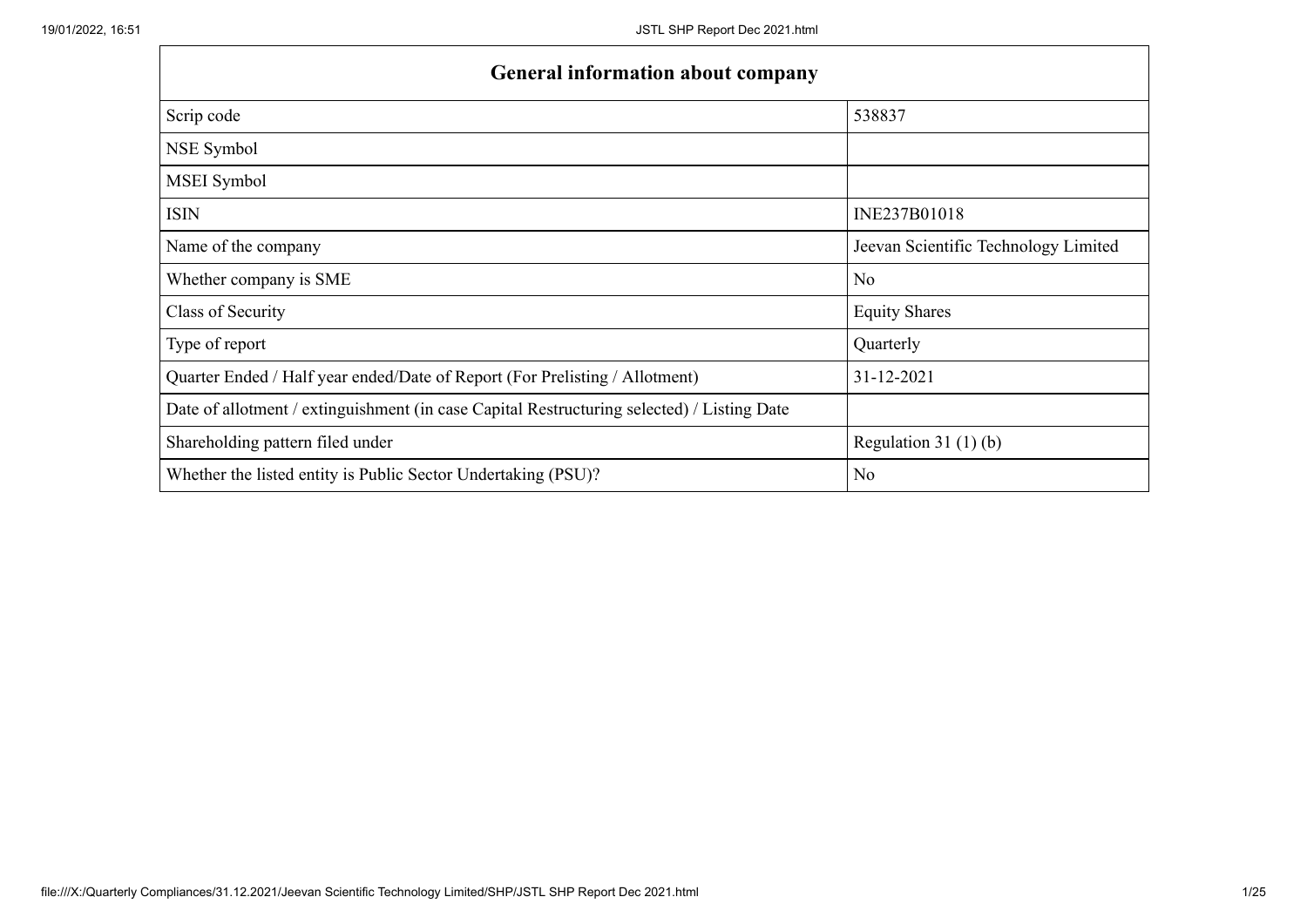|                | <b>Declaration</b>                                                                        |                |                                |                       |                             |  |  |  |  |  |  |  |
|----------------|-------------------------------------------------------------------------------------------|----------------|--------------------------------|-----------------------|-----------------------------|--|--|--|--|--|--|--|
| Sr.<br>No.     | Particular                                                                                | Yes/No         | Promoter and<br>Promoter Group | Public<br>shareholder | Non Promoter-<br>Non Public |  |  |  |  |  |  |  |
| $\mathbf{1}$   | Whether the Listed Entity has issued any partly paid up shares?                           | No             | N <sub>o</sub>                 | N <sub>o</sub>        | N <sub>o</sub>              |  |  |  |  |  |  |  |
| $\overline{2}$ | Whether the Listed Entity has issued any Convertible Securities                           | N <sub>o</sub> | N <sub>o</sub>                 | N <sub>o</sub>        | N <sub>o</sub>              |  |  |  |  |  |  |  |
| 3              | Whether the Listed Entity has issued any Warrants?                                        | N <sub>o</sub> | N <sub>o</sub>                 | N <sub>o</sub>        | N <sub>o</sub>              |  |  |  |  |  |  |  |
| $\overline{4}$ | Whether the Listed Entity has any shares against which<br>depository receipts are issued? | No             | N <sub>o</sub>                 | No                    | N <sub>o</sub>              |  |  |  |  |  |  |  |
| 5              | Whether the Listed Entity has any shares in locked-in?                                    | N <sub>o</sub> | N <sub>o</sub>                 | N <sub>o</sub>        | N <sub>o</sub>              |  |  |  |  |  |  |  |
| 6              | Whether any shares held by promoters are pledge or otherwise<br>encumbered?               | N <sub>o</sub> | N <sub>o</sub>                 |                       |                             |  |  |  |  |  |  |  |
|                | Whether company has equity shares with differential voting<br>rights?                     | N <sub>o</sub> | N <sub>o</sub>                 | N <sub>o</sub>        | N <sub>o</sub>              |  |  |  |  |  |  |  |
| 8              | Whether the listed entity has any significant beneficial owner?                           | No             |                                |                       |                             |  |  |  |  |  |  |  |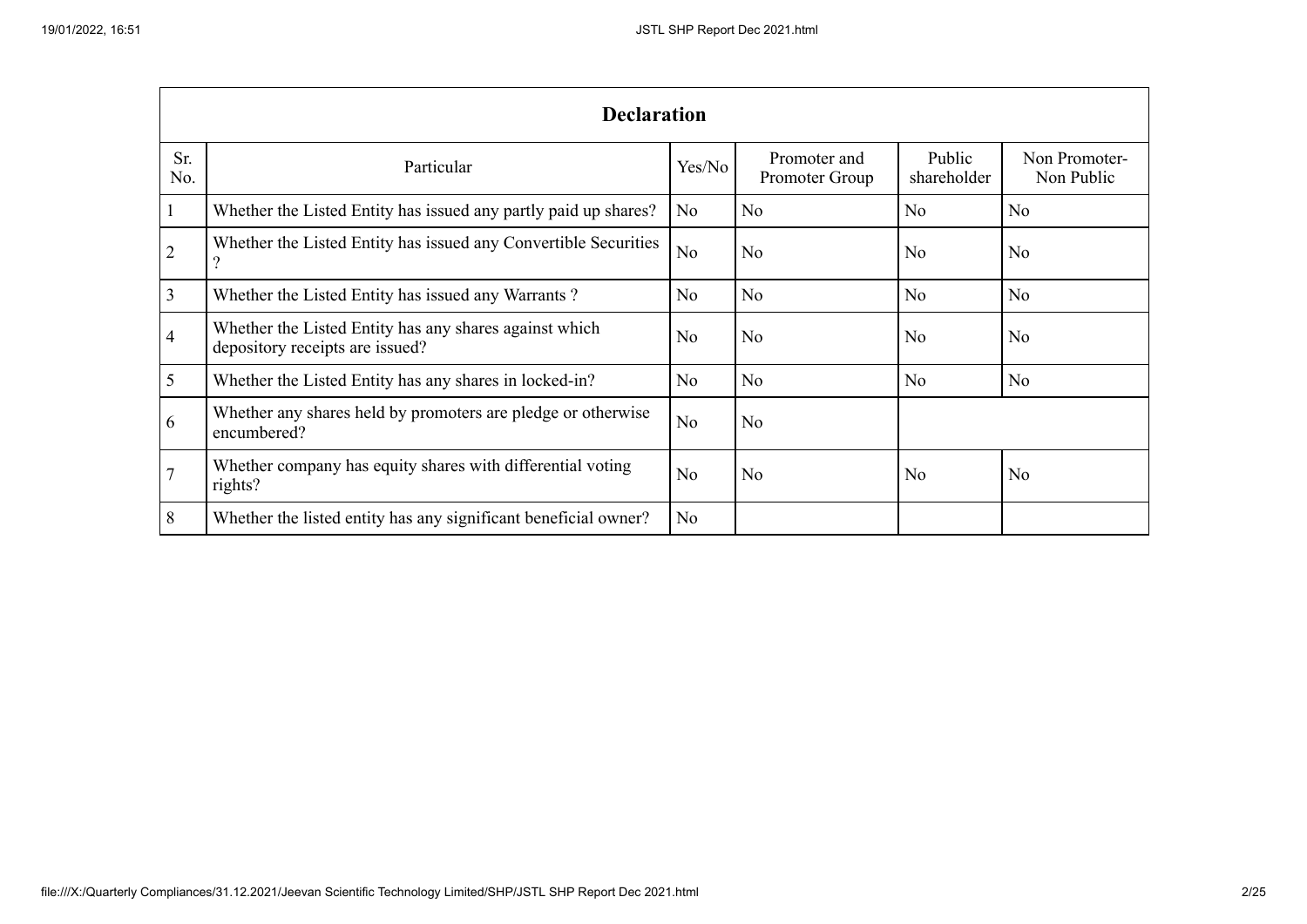r

|                 | <b>Table I - Summary Statement holding of specified securities</b> |              |                              |                             |                                              |                          |                                                                            |                                        |               |                                      |                     |  |
|-----------------|--------------------------------------------------------------------|--------------|------------------------------|-----------------------------|----------------------------------------------|--------------------------|----------------------------------------------------------------------------|----------------------------------------|---------------|--------------------------------------|---------------------|--|
|                 | Category                                                           | Nos. Of      | No. of<br>fully paid         | No. Of<br>Partly<br>paid-up | No. Of<br>shares                             | Total nos.<br>shares     | Shareholding as a<br>% of total no. of                                     | class of securities (IX)               |               | Number of Voting Rights held in each |                     |  |
| Category<br>(I) | of<br>shareholder                                                  | shareholders | up equity                    | equity                      | underlying<br>Depository<br>Receipts<br>(VI) | held (VII)               | shares (calculated<br>as per SCRR,<br>1957) (VIII) As a<br>% of $(A+B+C2)$ | No of Voting (XIV) Rights              |               |                                      | Total as a          |  |
|                 | (II)                                                               | (III)        | shares<br>$\text{held (IV)}$ | shares<br>held<br>(V)       |                                              | $= (IV) +$<br>$(V)+(VI)$ |                                                                            | Class eg:<br>$\boldsymbol{\mathrm{X}}$ | Class<br>eg:y | Total                                | $%$ of<br>$(A+B+C)$ |  |
| (A)             | Promoter<br>$\&$<br>Promoter<br>Group                              | 9            | 5831891                      |                             |                                              | 5831891                  | 38.11                                                                      | 5831891                                |               | 5831891                              | 38.11               |  |
| (B)             | Public                                                             | 5804         | 9469574                      |                             |                                              | 9469574                  | 61.89                                                                      | 9469574                                |               | 9469574                              | 61.89               |  |
| (C)             | Non<br>Promoter-<br>Non Public                                     |              |                              |                             |                                              |                          |                                                                            |                                        |               |                                      |                     |  |
| (C1)            | <b>Shares</b><br>underlying<br><b>DRs</b>                          |              |                              |                             |                                              |                          |                                                                            |                                        |               |                                      |                     |  |
| (C2)            | Shares held<br>by<br>Employee<br><b>Trusts</b>                     |              |                              |                             |                                              |                          |                                                                            |                                        |               |                                      |                     |  |
|                 | Total                                                              | 5813         | 15301465                     |                             |                                              | 15301465                 | 100                                                                        | 15301465                               |               | 15301465                             | 100                 |  |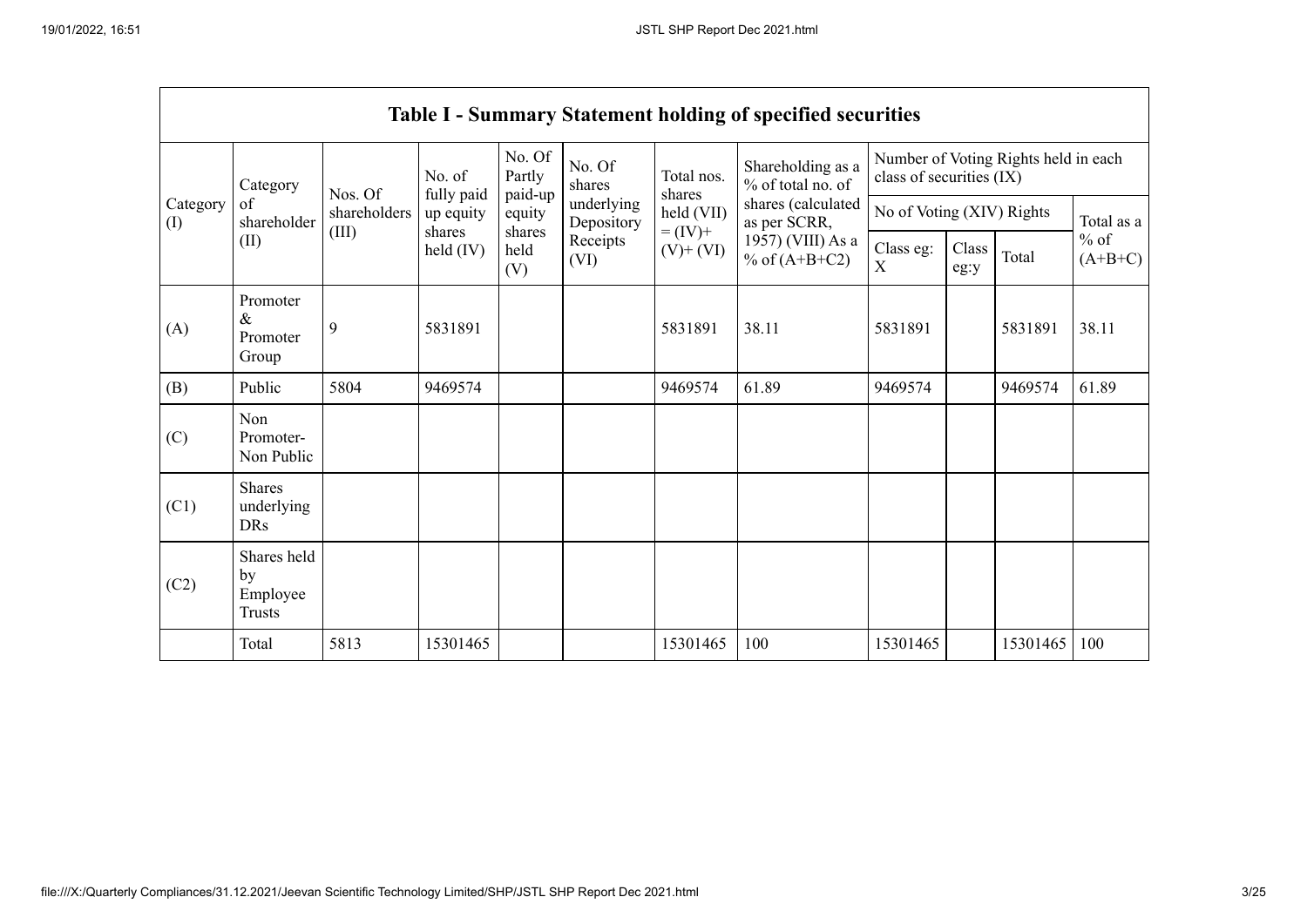$\blacksquare$ 

|          |                                                |                                                      |                                       |                                                           | <b>Table I - Summary Statement holding of specified securities</b>                         |            |                                                  |                         |                                                    |                                       |  |
|----------|------------------------------------------------|------------------------------------------------------|---------------------------------------|-----------------------------------------------------------|--------------------------------------------------------------------------------------------|------------|--------------------------------------------------|-------------------------|----------------------------------------------------|---------------------------------------|--|
| Category | Category<br>of                                 | No. Of<br><b>Shares</b><br>Underlying<br>Outstanding | No. of<br><b>Shares</b><br>Underlying | No. Of Shares<br>Underlying<br>Outstanding<br>convertible | Shareholding, as a %<br>assuming full<br>conversion of<br>convertible securities (         |            | Number of<br>Locked in<br>shares (XII)           | <b>Shares</b><br>(XIII) | Number of<br>pledged or<br>otherwise<br>encumbered | Number of<br>equity shares<br>held in |  |
| (I)      | shareholder<br>(II)                            | convertible<br>securities<br>(X)                     | Outstanding<br>Warrants<br>$(X_i)$    | securities and<br>No. Of<br>Warrants (Xi)<br>(a)          | as a percentage of<br>diluted share capital)<br>$(XI) = (VII)+(X) As a %$<br>of $(A+B+C2)$ | No.<br>(a) | As a<br>$%$ of<br>total<br>Shares<br>held<br>(b) | No.<br>(a)              | As a<br>$%$ of<br>total<br>Shares<br>held<br>(b)   | dematerialized<br>form $(XIV)$        |  |
| (A)      | Promoter<br>$\&$<br>Promoter<br>Group          |                                                      |                                       |                                                           | 38.11                                                                                      |            |                                                  |                         |                                                    | 5831891                               |  |
| (B)      | Public                                         |                                                      |                                       |                                                           | 61.89                                                                                      |            |                                                  |                         |                                                    | 8947741                               |  |
| (C)      | Non<br>Promoter-<br>Non Public                 |                                                      |                                       |                                                           |                                                                                            |            |                                                  |                         |                                                    |                                       |  |
| (C1)     | <b>Shares</b><br>underlying<br><b>DRs</b>      |                                                      |                                       |                                                           |                                                                                            |            |                                                  |                         |                                                    |                                       |  |
| (C2)     | Shares held<br>by<br>Employee<br><b>Trusts</b> |                                                      |                                       |                                                           |                                                                                            |            |                                                  |                         |                                                    |                                       |  |
|          | Total                                          |                                                      |                                       |                                                           | 100                                                                                        |            |                                                  |                         |                                                    | 14779632                              |  |

 $\overline{\phantom{0}}$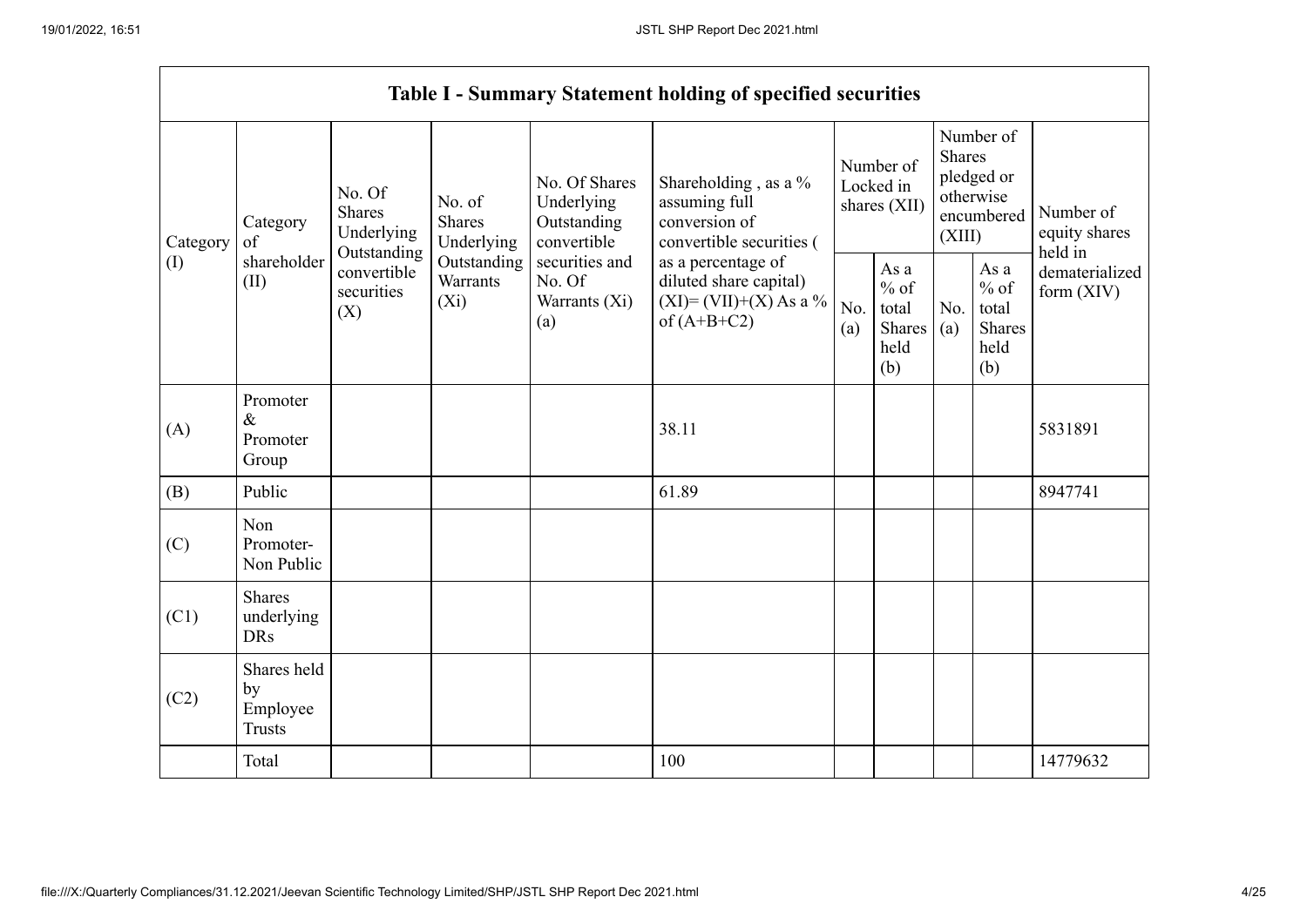$\mathbf{r}$ 

|                                                                                                | Table II - Statement showing shareholding pattern of the Promoter and Promoter Group                                                      |                         |                                   |                                 |                                    |                             |                                                      |                                           |               |         |                                 |
|------------------------------------------------------------------------------------------------|-------------------------------------------------------------------------------------------------------------------------------------------|-------------------------|-----------------------------------|---------------------------------|------------------------------------|-----------------------------|------------------------------------------------------|-------------------------------------------|---------------|---------|---------------------------------|
|                                                                                                | No.<br>Shareholding<br>Number of Voting Rights held in each<br><b>Of</b><br>as a % of<br>class of securities (IX)<br>No. Of<br>Total nos. |                         |                                   |                                 |                                    |                             |                                                      |                                           |               |         |                                 |
| Sr.                                                                                            | Category &<br>Name of the                                                                                                                 | Nos. Of<br>shareholders | No. of<br>fully paid<br>up equity | Partly<br>paid-<br>up           | shares<br>underlying<br>Depository | shares<br>held<br>$(VII) =$ | shares<br>(calculated as                             | total no. of<br>No of Voting (XIV) Rights |               |         | Total<br>as a $\%$              |
|                                                                                                | Shareholders (I)                                                                                                                          | (III)                   | shares<br>held $(IV)$             | equity<br>shares<br>held<br>(V) | Receipts<br>(VI)                   | $(IV)$ +<br>$(V)$ + $(VI)$  | per SCRR,<br>1957) (VIII)<br>As a % of<br>$(A+B+C2)$ | Class eg:<br>X                            | Class<br>eg:y | Total   | of<br>Total<br>Voting<br>rights |
| $\boldsymbol{\rm{A}}$                                                                          | Table II - Statement showing shareholding pattern of the Promoter and Promoter Group                                                      |                         |                                   |                                 |                                    |                             |                                                      |                                           |               |         |                                 |
| (1)                                                                                            | Indian                                                                                                                                    |                         |                                   |                                 |                                    |                             |                                                      |                                           |               |         |                                 |
| (a)                                                                                            | Individuals/Hindu<br>undivided Family                                                                                                     | 5                       | 4497691                           |                                 |                                    | 4497691                     | 29.39                                                | 4497691                                   |               | 4497691 | 29.39                           |
| (d)                                                                                            | Any Other<br>(specify)                                                                                                                    | $\overline{4}$          | 1334200                           |                                 |                                    | 1334200                     | 8.72                                                 | 1334200                                   |               | 1334200 | 8.72                            |
| Sub-Total<br>(A)(1)                                                                            |                                                                                                                                           | 9                       | 5831891                           |                                 |                                    | 5831891                     | 38.11                                                | 5831891                                   |               | 5831891 | 38.11                           |
| (2)                                                                                            | Foreign                                                                                                                                   |                         |                                   |                                 |                                    |                             |                                                      |                                           |               |         |                                 |
| Total<br>Shareholding<br>of Promoter<br>and<br>Promoter<br>Group $(A)=$<br>$(A)(1)+(A)$<br>(2) |                                                                                                                                           | 9                       | 5831891                           |                                 |                                    | 5831891                     | 38.11                                                | 5831891                                   |               | 5831891 | 38.11                           |
| $\, {\bf B}$                                                                                   | Table III - Statement showing shareholding pattern of the Public shareholder                                                              |                         |                                   |                                 |                                    |                             |                                                      |                                           |               |         |                                 |
| (1)                                                                                            | Institutions                                                                                                                              |                         |                                   |                                 |                                    |                             |                                                      |                                           |               |         |                                 |
| (3)                                                                                            | Non-institutions                                                                                                                          |                         |                                   |                                 |                                    |                             |                                                      |                                           |               |         |                                 |
| (a(i))                                                                                         | Individuals -<br>i.Individual                                                                                                             | 5560                    | 3594745                           |                                 |                                    | 3594745                     | 23.49                                                | 3594745                                   |               | 3594745 | 23.49                           |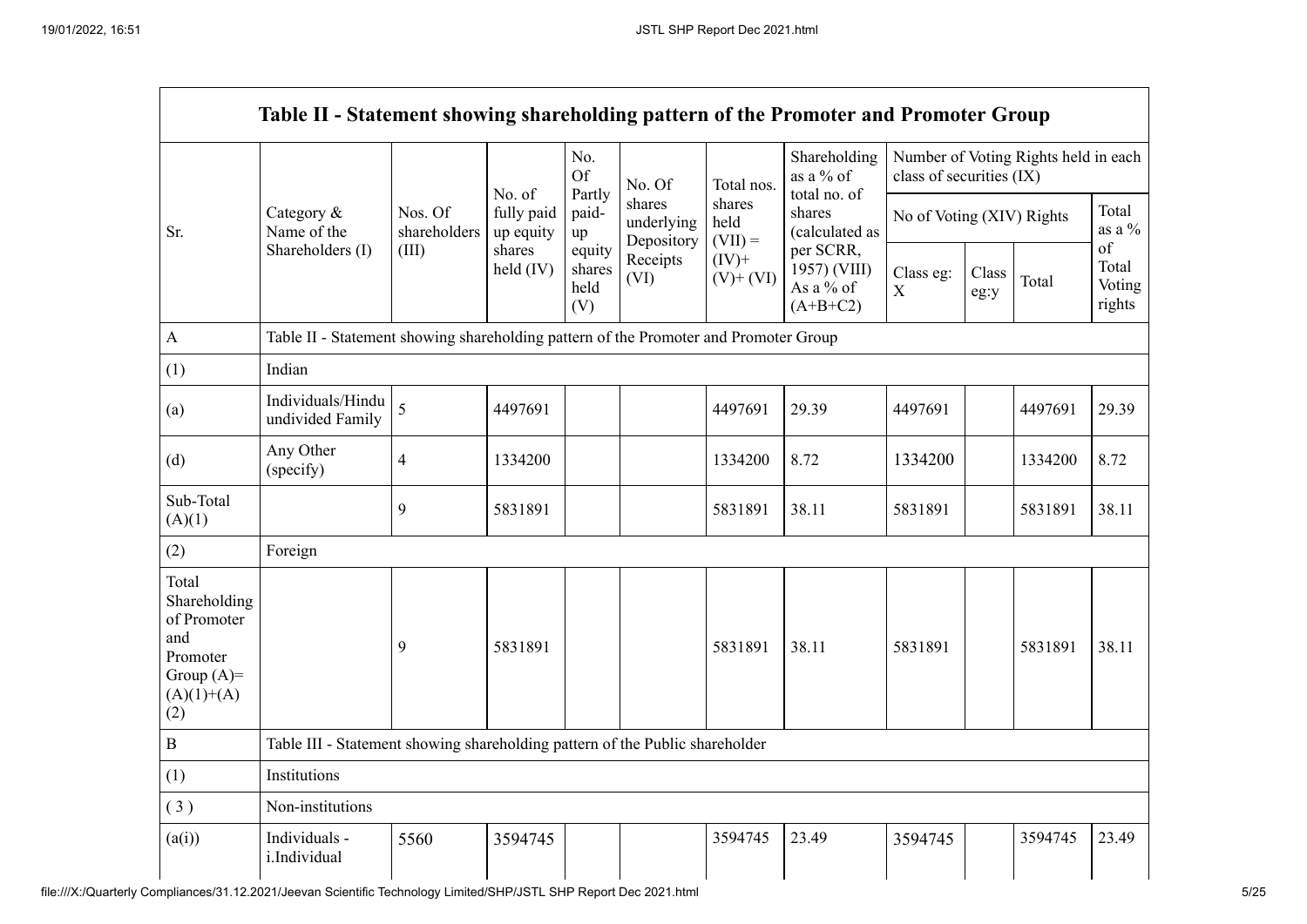|                                                                             | shareholders<br>holding nominal<br>share capital up<br>to Rs. 2 lakhs.                                              |      |          |  |          |       |          |          |       |
|-----------------------------------------------------------------------------|---------------------------------------------------------------------------------------------------------------------|------|----------|--|----------|-------|----------|----------|-------|
| (a(ii))                                                                     | Individuals - ii.<br>Individual<br>shareholders<br>holding nominal<br>share capital in<br>excess of Rs. 2<br>lakhs. | 46   | 3551360  |  | 3551360  | 23.21 | 3551360  | 3551360  | 23.21 |
| (e)                                                                         | Any Other<br>(specify)                                                                                              | 198  | 2323469  |  | 2323469  | 15.18 | 2323469  | 2323469  | 15.18 |
| Sub-Total<br>(B)(3)                                                         |                                                                                                                     | 5804 | 9469574  |  | 9469574  | 61.89 | 9469574  | 9469574  | 61.89 |
| <b>Total Public</b><br>Shareholding<br>$(B)=(B)(1)+$<br>$(B)(2)+(B)$<br>(3) |                                                                                                                     | 5804 | 9469574  |  | 9469574  | 61.89 | 9469574  | 9469574  | 61.89 |
| $\overline{C}$                                                              | Table IV - Statement showing shareholding pattern of the Non Promoter- Non Public shareholder                       |      |          |  |          |       |          |          |       |
| Total (<br>$A+B+C2$ )                                                       |                                                                                                                     | 5813 | 15301465 |  | 15301465 | 100   | 15301465 | 15301465 | 100   |
| Total<br>$(A+B+C)$                                                          |                                                                                                                     | 5813 | 15301465 |  | 15301465 | 100   | 15301465 | 15301465 | 100   |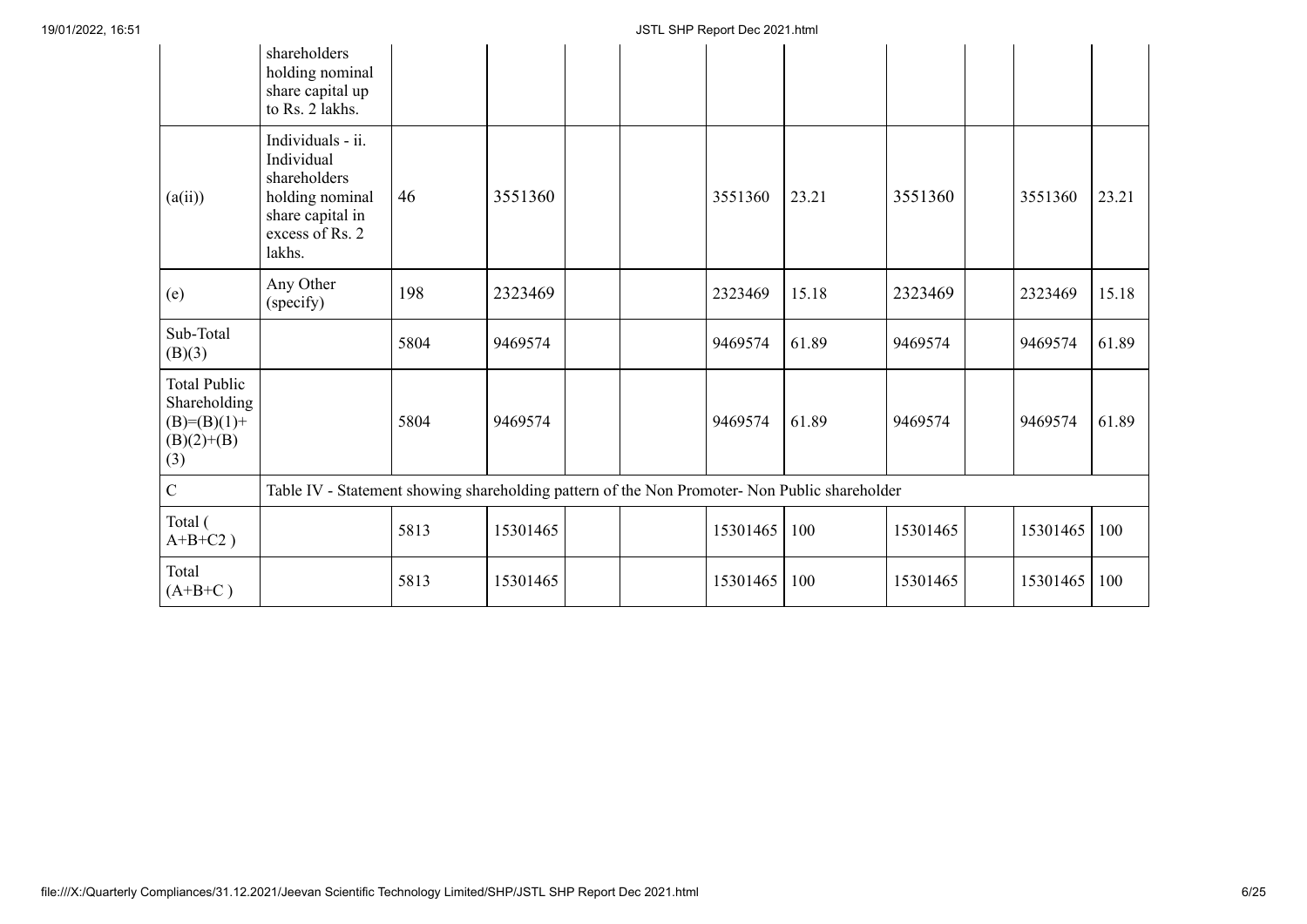|                                                                                         |                                                      |                                       |                                                           | Table II - Statement showing shareholding pattern of the Promoter and Promoter Group    |            |                                                  |                                       |                                                         |                                |  |
|-----------------------------------------------------------------------------------------|------------------------------------------------------|---------------------------------------|-----------------------------------------------------------|-----------------------------------------------------------------------------------------|------------|--------------------------------------------------|---------------------------------------|---------------------------------------------------------|--------------------------------|--|
| Sr.                                                                                     | No. Of<br><b>Shares</b><br>Underlying<br>Outstanding | No. of<br><b>Shares</b><br>Underlying | No. Of Shares<br>Underlying<br>Outstanding<br>convertible | Shareholding , as a $\%$<br>assuming full conversion of<br>convertible securities (as a |            | Number of<br>Locked in<br>shares (XII)           | Number of<br>equity shares<br>held in |                                                         |                                |  |
|                                                                                         | convertible<br>securities<br>(X)                     | Outstanding<br>Warrants<br>$(X_i)$    | securities and<br>No. Of Warrants<br>(Xi)(a)              | percentage of diluted share<br>capital) $(XI) = (VII)+(X) As$<br>a % of $(A+B+C2)$      | No.<br>(a) | As a<br>$%$ of<br>total<br>Shares<br>held<br>(b) | No.<br>(a)                            | As a<br>$%$ of<br>total<br><b>Shares</b><br>held<br>(b) | dematerialized<br>form $(XIV)$ |  |
| $\mathbf{A}$                                                                            |                                                      |                                       |                                                           | Table II - Statement showing shareholding pattern of the Promoter and Promoter Group    |            |                                                  |                                       |                                                         |                                |  |
| (1)                                                                                     | Indian                                               |                                       |                                                           |                                                                                         |            |                                                  |                                       |                                                         |                                |  |
| (a)                                                                                     |                                                      |                                       |                                                           | 29.39                                                                                   |            |                                                  |                                       |                                                         | 4497691                        |  |
| (d)                                                                                     |                                                      |                                       |                                                           | 8.72                                                                                    |            |                                                  |                                       |                                                         | 1334200                        |  |
| Sub-Total (A)<br>(1)                                                                    |                                                      |                                       |                                                           | 38.11                                                                                   |            |                                                  |                                       |                                                         | 5831891                        |  |
| (2)                                                                                     | Foreign                                              |                                       |                                                           |                                                                                         |            |                                                  |                                       |                                                         |                                |  |
| Total<br>Shareholding<br>of Promoter<br>and Promoter<br>Group $(A)=$<br>$(A)(1)+(A)(2)$ |                                                      |                                       |                                                           | 38.11                                                                                   |            |                                                  |                                       |                                                         | 5831891                        |  |
| $\, {\bf B}$                                                                            |                                                      |                                       |                                                           | Table III - Statement showing shareholding pattern of the Public shareholder            |            |                                                  |                                       |                                                         |                                |  |
| (1)                                                                                     | Institutions                                         |                                       |                                                           |                                                                                         |            |                                                  |                                       |                                                         |                                |  |
| (3)                                                                                     | Non-institutions                                     |                                       |                                                           |                                                                                         |            |                                                  |                                       |                                                         |                                |  |
| (a(i))                                                                                  |                                                      |                                       |                                                           | 23.49                                                                                   |            |                                                  |                                       |                                                         | 3255912                        |  |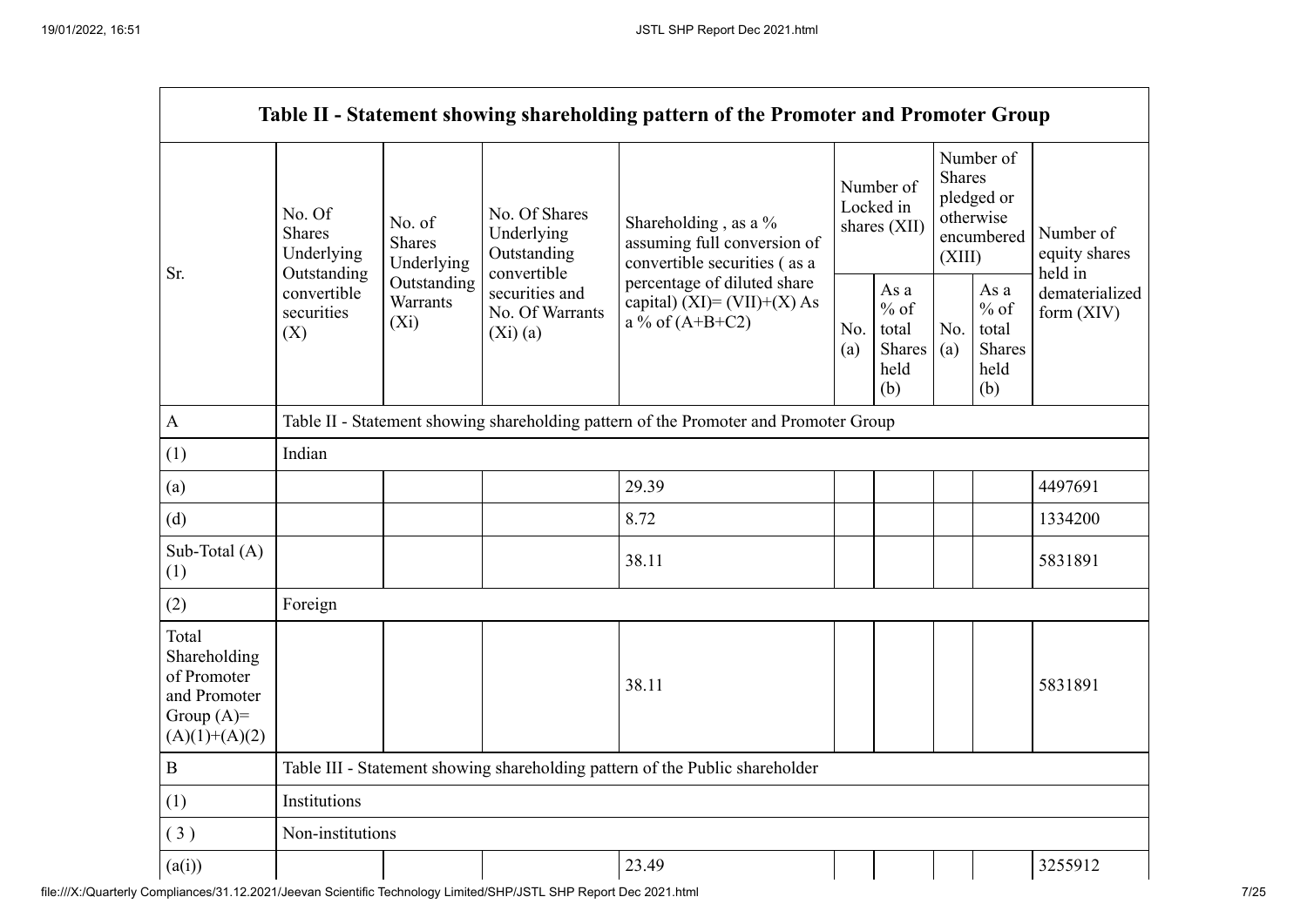| (a(ii))                                                                 |  | 23.21                                                                                         |  |  | 3503360  |
|-------------------------------------------------------------------------|--|-----------------------------------------------------------------------------------------------|--|--|----------|
| (e)                                                                     |  | 15.18                                                                                         |  |  | 2188469  |
| Sub-Total $(B)$<br>(3)                                                  |  | 61.89                                                                                         |  |  | 8947741  |
| <b>Total Public</b><br>Shareholding<br>$(B)=(B)(1)+$<br>$(B)(2)+(B)(3)$ |  | 61.89                                                                                         |  |  | 8947741  |
| $\mathcal{C}$                                                           |  | Table IV - Statement showing shareholding pattern of the Non Promoter- Non Public shareholder |  |  |          |
| Total (<br>$A+B+C2$ )                                                   |  | 100                                                                                           |  |  | 14779632 |
| Total $(A+B+C$                                                          |  | 100                                                                                           |  |  | 14779632 |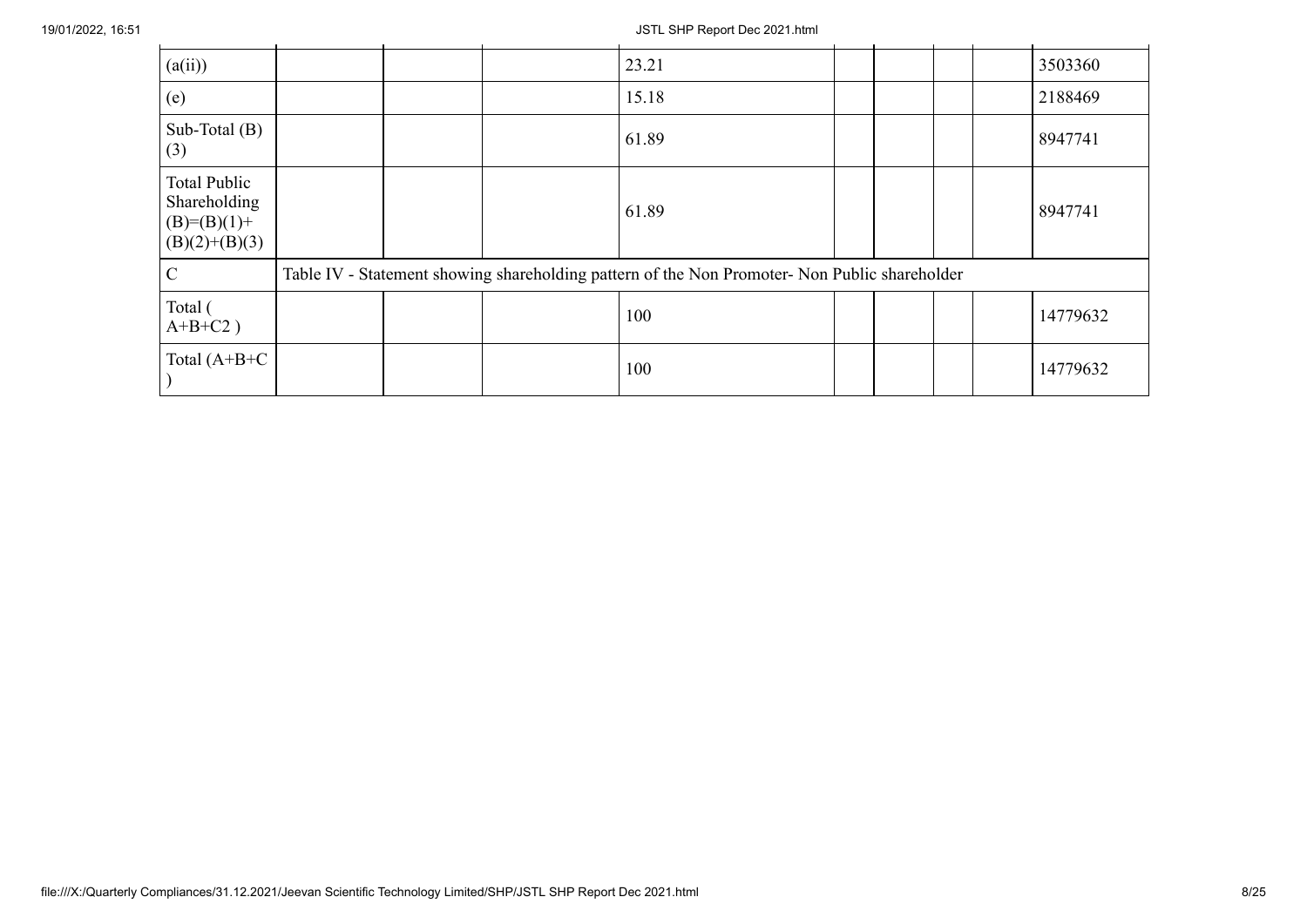| <b>Individuals/Hindu undivided Family</b>                                                                            |                                                               |                 |                                                      |                            |                                                |                             |  |  |  |  |  |  |
|----------------------------------------------------------------------------------------------------------------------|---------------------------------------------------------------|-----------------|------------------------------------------------------|----------------------------|------------------------------------------------|-----------------------------|--|--|--|--|--|--|
| Searial No.<br>$\overline{2}$<br>3<br>$\overline{\mathbf{4}}$<br>5<br>$\mathbf{1}$                                   |                                                               |                 |                                                      |                            |                                                |                             |  |  |  |  |  |  |
| Name of the<br>Shareholders (I)                                                                                      | K KRISHNA KISHORE-<br>Hindu Undivided Family                  | <b>K VANAJA</b> | <b>KRISHNA</b><br><b>KISHORE</b><br><b>KUCHIPUDI</b> | <b>RAVI</b><br>THAMMAREDDY | <b>GOPI</b><br><b>KRISHNA</b><br><b>KILARU</b> | Click<br>here to<br>go back |  |  |  |  |  |  |
| PAN(II)                                                                                                              | AACHK1024L                                                    | ADOPK9346A      | ADOPK9347B                                           | ADTPR0152N                 | AUMPK1758P                                     | Total                       |  |  |  |  |  |  |
| No. of fully paid<br>up equity shares<br>$\text{held (IV)}$                                                          | 200000                                                        | 1573800         | 2001391                                              | 2500                       | 720000                                         | 4497691                     |  |  |  |  |  |  |
| No. Of Partly paid-<br>up equity shares<br>held(V)                                                                   |                                                               |                 |                                                      |                            |                                                |                             |  |  |  |  |  |  |
| No. Of shares<br>underlying<br>Depository<br>Receipts (VI)                                                           |                                                               |                 |                                                      |                            |                                                |                             |  |  |  |  |  |  |
| Total nos. shares<br>held $(VII) = (IV) +$<br>$(V)$ + $(VI)$                                                         | 200000                                                        | 1573800         | 2001391                                              | 2500                       | 720000                                         | 4497691                     |  |  |  |  |  |  |
| Shareholding as a<br>% of total no. of<br>shares (calculated<br>as per SCRR,<br>1957) (VIII) As a<br>% of $(A+B+C2)$ | 1.31                                                          | 10.29           | 13.08                                                | 0.02                       | 4.71                                           | 29.39                       |  |  |  |  |  |  |
|                                                                                                                      | Number of Voting Rights held in each class of securities (IX) |                 |                                                      |                            |                                                |                             |  |  |  |  |  |  |
| Class eg: $X$                                                                                                        | 200000                                                        | 1573800         | 2001391                                              | 2500                       | 720000                                         | 4497691                     |  |  |  |  |  |  |
| Class eg:y                                                                                                           |                                                               |                 |                                                      |                            |                                                |                             |  |  |  |  |  |  |
| Total                                                                                                                | 200000                                                        | 1573800         | 2001391                                              | 2500                       | 720000                                         | 4497691                     |  |  |  |  |  |  |
| Total as a % of<br>Total Voting rights                                                                               | 1.31                                                          | 10.29           | 13.08                                                | 0.02                       | 4.71                                           | 29.39                       |  |  |  |  |  |  |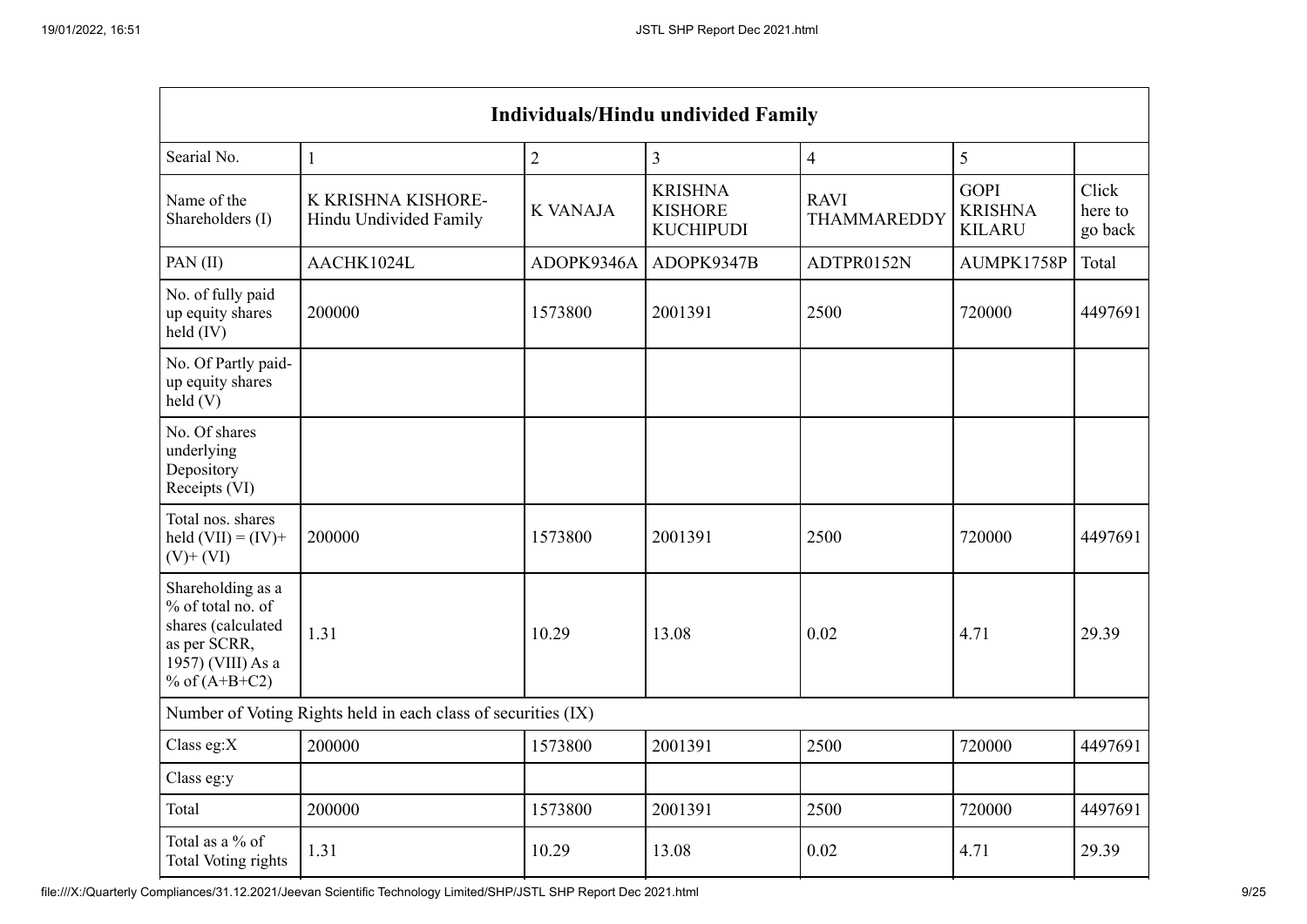| No. Of Shares<br>Underlying<br>Outstanding<br>convertible<br>securities $(X)$                                                                                                            |                                                         |         |         |      |        |         |
|------------------------------------------------------------------------------------------------------------------------------------------------------------------------------------------|---------------------------------------------------------|---------|---------|------|--------|---------|
| No. of Shares<br>Underlying<br>Outstanding<br>Warrants (Xi)                                                                                                                              |                                                         |         |         |      |        |         |
| No. Of Shares<br>Underlying<br>Outstanding<br>convertible<br>securities and No.<br>Of Warrants (Xi)<br>(a)                                                                               |                                                         |         |         |      |        |         |
| Shareholding, as a<br>% assuming full<br>conversion of<br>convertible<br>securities (as a<br>percentage of<br>diluted share<br>capital) (XI)=<br>$(VII)+(Xi)(a)$ As a<br>% of $(A+B+C2)$ | 1.31                                                    | 10.29   | 13.08   | 0.02 | 4.71   | 29.39   |
| Number of Locked in shares (XII)                                                                                                                                                         |                                                         |         |         |      |        |         |
| No. $(a)$                                                                                                                                                                                |                                                         |         |         |      |        |         |
| As a % of total<br>Shares held (b)                                                                                                                                                       |                                                         |         |         |      |        |         |
|                                                                                                                                                                                          | Number of Shares pledged or otherwise encumbered (XIII) |         |         |      |        |         |
| No. $(a)$                                                                                                                                                                                |                                                         |         |         |      |        |         |
| As a % of total<br>Shares held (b)                                                                                                                                                       |                                                         |         |         |      |        |         |
| Number of equity<br>shares held in                                                                                                                                                       | 200000                                                  | 1573800 | 2001391 | 2500 | 720000 | 4497691 |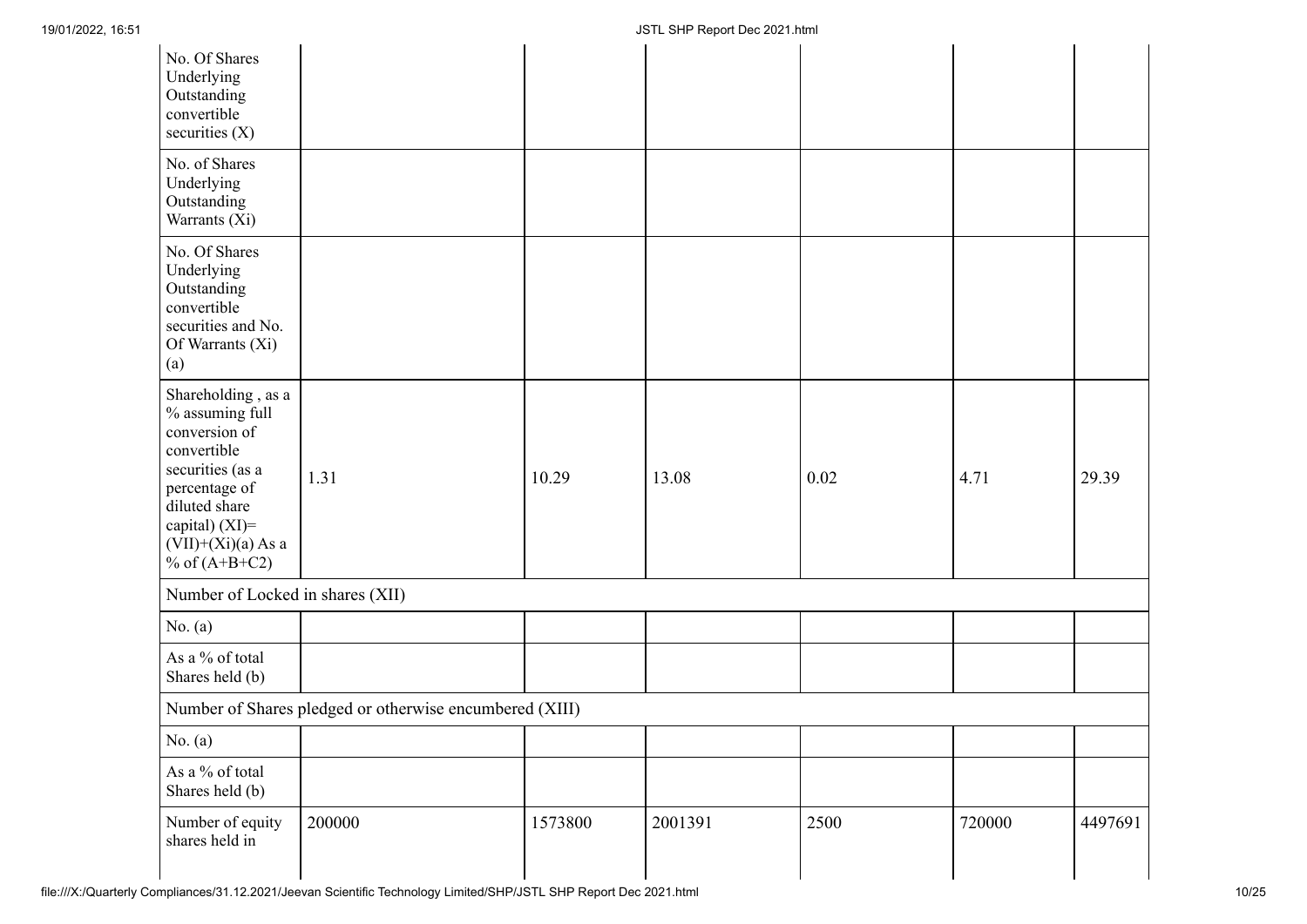| dematerialized<br>form $(XIV)$  |          |          |          |          |          |  |
|---------------------------------|----------|----------|----------|----------|----------|--|
| Reason for not providing PAN    |          |          |          |          |          |  |
| Reason for not<br>providing PAN |          |          |          |          |          |  |
| Shareholder type                | Promoter | Promoter | Promoter | Promoter | Promoter |  |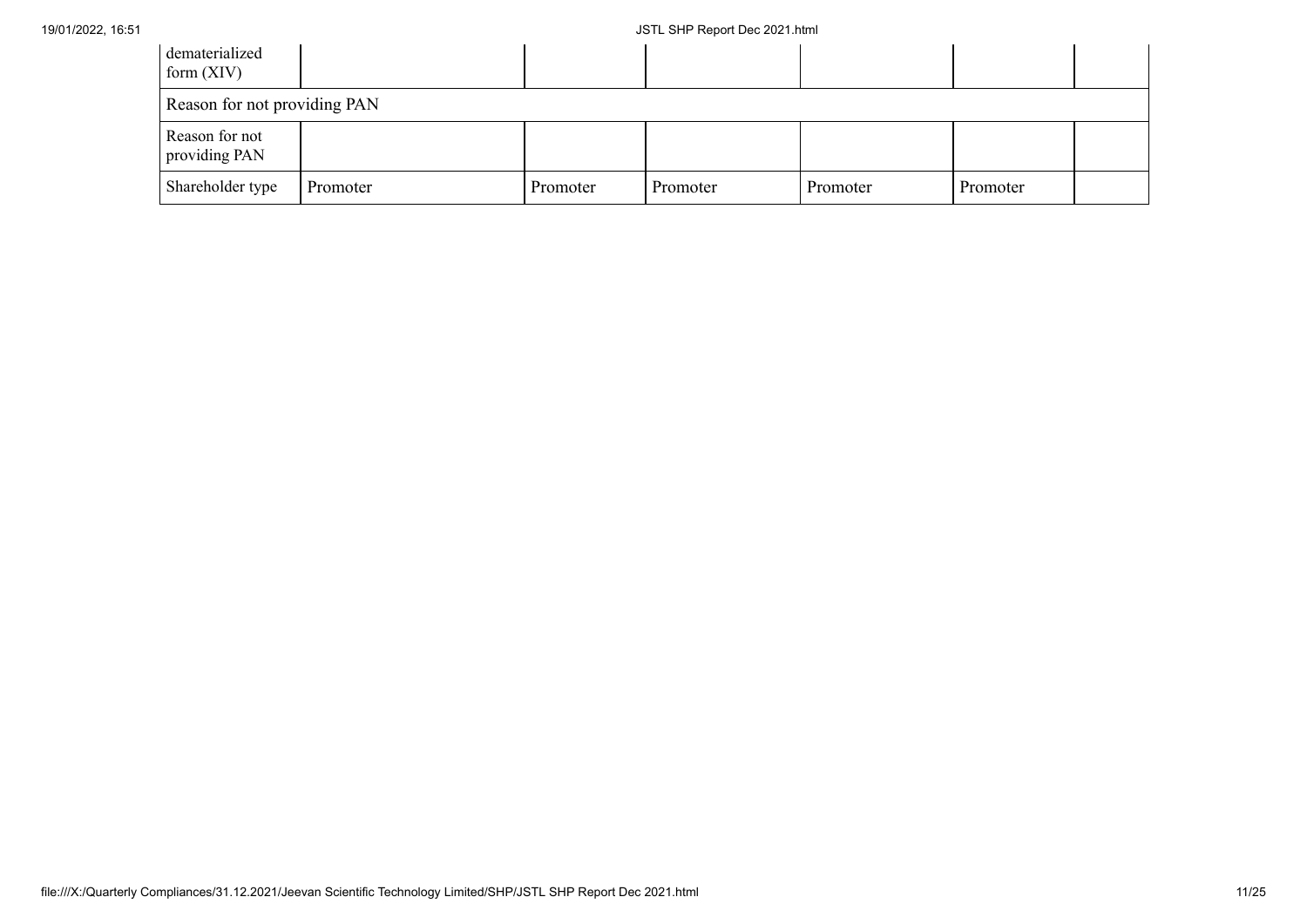|                                                                                                                      | Any Other (specify)                                           |                                            |                                            |                                            |                          |  |  |  |  |  |  |
|----------------------------------------------------------------------------------------------------------------------|---------------------------------------------------------------|--------------------------------------------|--------------------------------------------|--------------------------------------------|--------------------------|--|--|--|--|--|--|
| Searial No.                                                                                                          | $\mathbf{1}$                                                  | $\overline{2}$                             | $\overline{3}$                             | $\overline{4}$                             |                          |  |  |  |  |  |  |
| Category                                                                                                             | <b>Bodies Corporate</b>                                       | Director or Director's<br>Relatives        | Director or<br><b>Director's Relatives</b> | Director or<br><b>Director's Relatives</b> | Click here<br>to go back |  |  |  |  |  |  |
| Name of the<br>Shareholders (I)                                                                                      | JEEVAN MITRA CHIT FUND<br>PRIVATE LIMITED                     | <b>TAMMAREDDY</b><br><b>CHALAPATHY RAO</b> | <b>SRIDEVI</b><br><b>THAMMAREDDY</b>       | <b>JEEVAN KRISHNA</b><br><b>KUCHIPUDI</b>  |                          |  |  |  |  |  |  |
| PAN(II)                                                                                                              | AAACJ5126F                                                    | AACPC6184H                                 | ANKPT6937G                                 | BBLPK2389B                                 | Total                    |  |  |  |  |  |  |
| No. of the<br>Shareholders (I)                                                                                       | -1                                                            | 1                                          | 1                                          | 1                                          | 4                        |  |  |  |  |  |  |
| No. of fully paid<br>up equity shares<br>held (IV)                                                                   | 85200                                                         | 390700                                     | 134000                                     | 724300                                     | 1334200                  |  |  |  |  |  |  |
| No. Of Partly paid-<br>up equity shares<br>held(V)                                                                   |                                                               |                                            |                                            |                                            |                          |  |  |  |  |  |  |
| No. Of shares<br>underlying<br>Depository<br>Receipts (VI)                                                           |                                                               |                                            |                                            |                                            |                          |  |  |  |  |  |  |
| Total nos. shares<br>held $(VII) = (IV) +$<br>$(V)$ + $(VI)$                                                         | 85200                                                         | 390700                                     | 134000                                     | 724300                                     | 1334200                  |  |  |  |  |  |  |
| Shareholding as a<br>% of total no. of<br>shares (calculated<br>as per SCRR,<br>1957) (VIII) As a<br>% of $(A+B+C2)$ | 0.56                                                          | 2.55                                       | 0.88                                       | 4.73                                       | 8.72                     |  |  |  |  |  |  |
|                                                                                                                      | Number of Voting Rights held in each class of securities (IX) |                                            |                                            |                                            |                          |  |  |  |  |  |  |
| Class eg: X                                                                                                          | 85200                                                         | 390700                                     | 134000                                     | 724300                                     | 1334200                  |  |  |  |  |  |  |
|                                                                                                                      |                                                               |                                            |                                            |                                            |                          |  |  |  |  |  |  |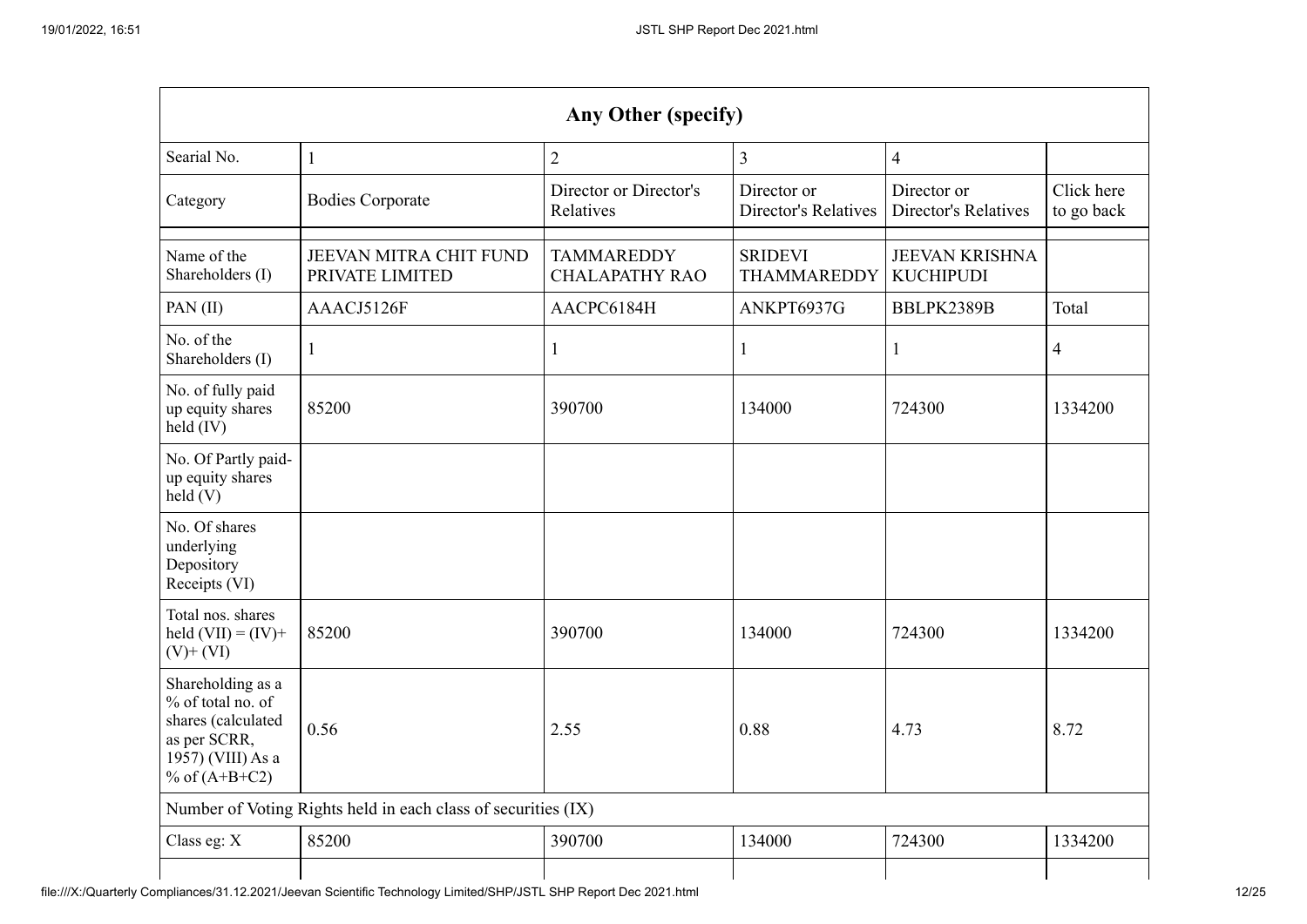| Class eg:y                                                                                                                                                                           |                                                         |        |        |        |         |  |
|--------------------------------------------------------------------------------------------------------------------------------------------------------------------------------------|---------------------------------------------------------|--------|--------|--------|---------|--|
| Total                                                                                                                                                                                | 85200                                                   | 390700 | 134000 | 724300 | 1334200 |  |
| Total as a % of<br><b>Total Voting rights</b>                                                                                                                                        | 0.56                                                    | 2.55   | 0.88   | 4.73   | 8.72    |  |
| No. Of Shares<br>Underlying<br>Outstanding<br>convertible<br>securities (X)                                                                                                          |                                                         |        |        |        |         |  |
| No. of Shares<br>Underlying<br>Outstanding<br>Warrants (Xi)                                                                                                                          |                                                         |        |        |        |         |  |
| No. Of Shares<br>Underlying<br>Outstanding<br>convertible<br>securities and No.<br>Of Warrants (Xi)<br>(a)                                                                           |                                                         |        |        |        |         |  |
| Shareholding, as a<br>% assuming full<br>conversion of<br>convertible<br>securities (as a<br>percentage of<br>diluted share<br>capital) (XI)=<br>$(VII)+(X)$ As a %<br>of $(A+B+C2)$ | 0.56                                                    | 2.55   | 0.88   | 4.73   | 8.72    |  |
|                                                                                                                                                                                      | Number of Locked in shares (XII)                        |        |        |        |         |  |
| No. $(a)$                                                                                                                                                                            |                                                         |        |        |        |         |  |
| As a % of total<br>Shares held (b)                                                                                                                                                   |                                                         |        |        |        |         |  |
|                                                                                                                                                                                      | Number of Shares pledged or otherwise encumbered (XIII) |        |        |        |         |  |
| No. $(a)$                                                                                                                                                                            |                                                         |        |        |        |         |  |
|                                                                                                                                                                                      |                                                         |        |        |        |         |  |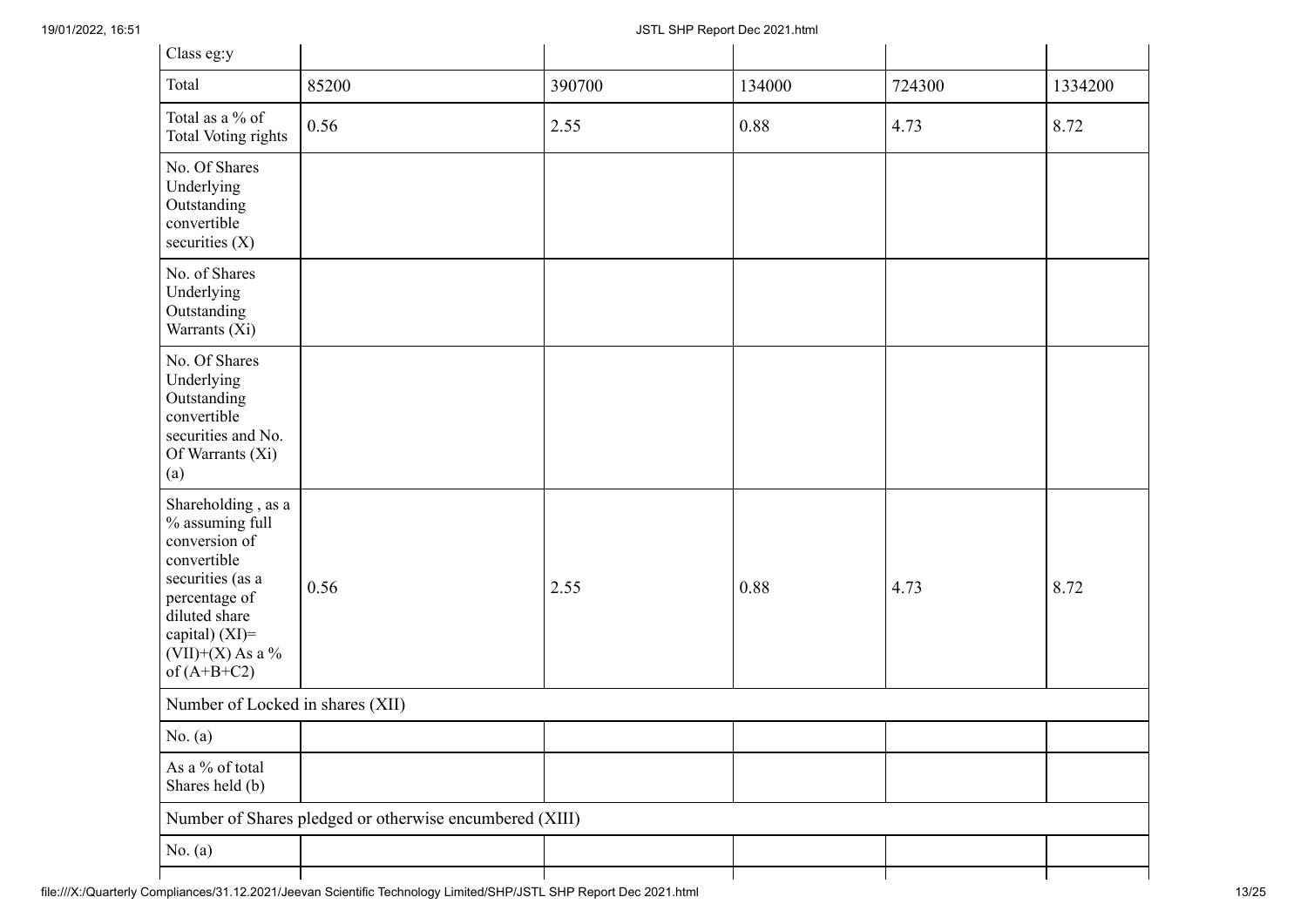| As a % of total<br>Shares held (b)                                   |                |                |                |                |         |
|----------------------------------------------------------------------|----------------|----------------|----------------|----------------|---------|
| Number of equity<br>shares held in<br>dematerialized<br>form $(XIV)$ | 85200          | 390700         | 134000         | 724300         | 1334200 |
| Reason for not providing PAN                                         |                |                |                |                |         |
| Reason for not<br>providing PAN                                      |                |                |                |                |         |
| Shareholder type                                                     | Promoter Group | Promoter Group | Promoter Group | Promoter Group |         |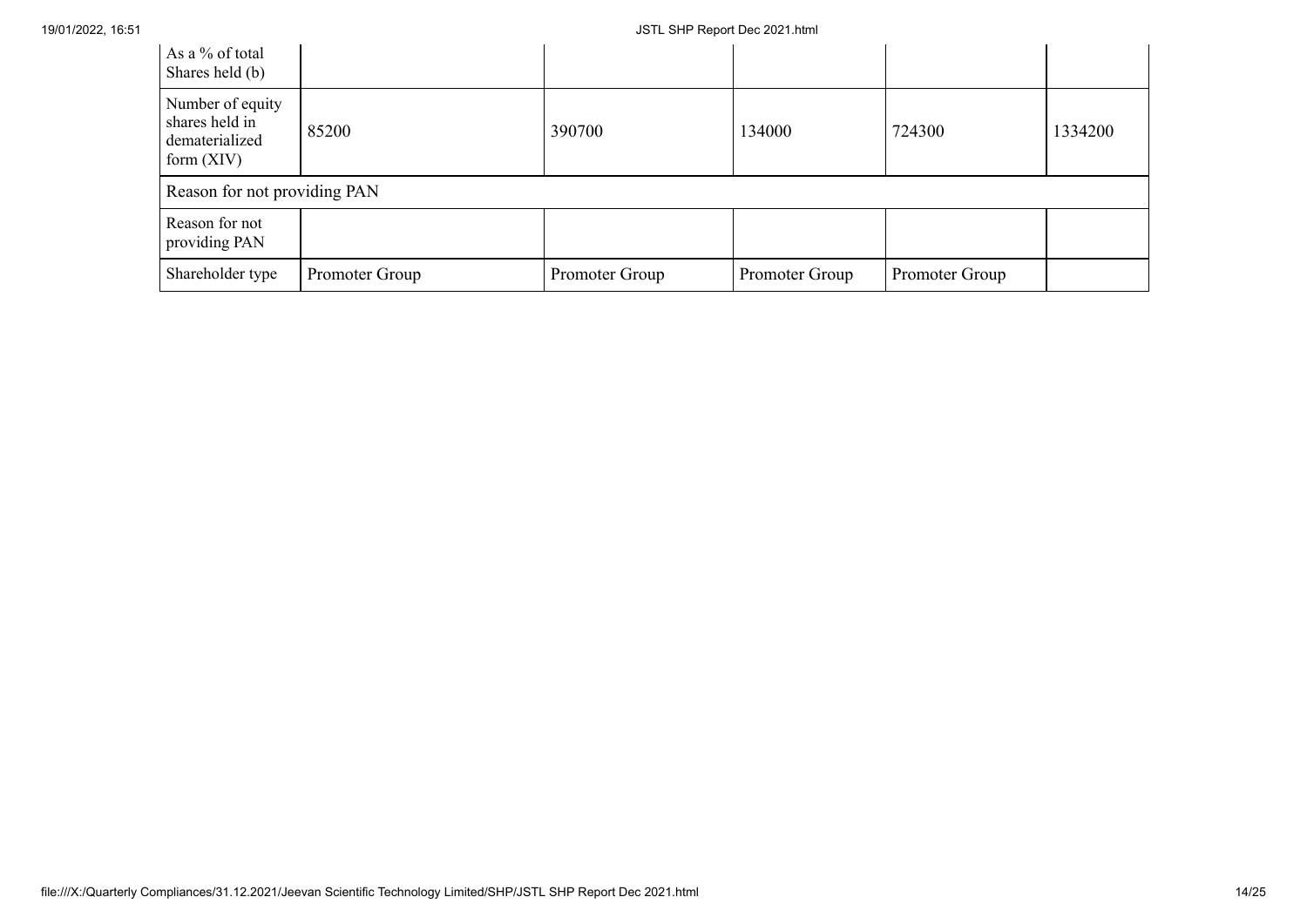$\blacksquare$ 

|                                                                                                                      |                                  |                 | Individuals - ii. Individual shareholders holding nominal share capital in excess of Rs. 2 lakhs. |                                     |                                    |                                     |
|----------------------------------------------------------------------------------------------------------------------|----------------------------------|-----------------|---------------------------------------------------------------------------------------------------|-------------------------------------|------------------------------------|-------------------------------------|
| Searial No.                                                                                                          | $\mathbf{1}$                     | $\overline{2}$  | $\overline{3}$                                                                                    | $\overline{4}$                      | 5                                  | 6                                   |
| Name of the<br>Shareholders (I)                                                                                      | <b>SRIDEVI</b><br><b>NUTAKKI</b> | <b>T VIMALA</b> | RAJENDRA PRASAD<br>MUPPAVARAPU                                                                    | <b>VIDYULLATHA</b><br><b>KODALI</b> | <b>MANIKANTA</b><br><b>NUTAKKI</b> | <b>DEVI CHARAN</b><br><b>GAMINI</b> |
| PAN $(II)$                                                                                                           | ABKPN6379C                       | AFXPT7190N      | AGHPK7100L                                                                                        | AUJPN9460E                          | CCUPG1492A                         | EPJPK3562M                          |
| No. of fully paid<br>up equity shares<br>held (IV)                                                                   | 230000                           | 227500          | 300000                                                                                            | 320000                              | 188171                             | 200000                              |
| No. Of Partly paid-<br>up equity shares<br>held(V)                                                                   |                                  |                 |                                                                                                   |                                     |                                    |                                     |
| No. Of shares<br>underlying<br>Depository<br>Receipts (VI)                                                           |                                  |                 |                                                                                                   |                                     |                                    |                                     |
| Total nos. shares<br>held $(VII) = (IV) +$<br>$(V)$ + $(VI)$                                                         | 230000                           | 227500          | 300000                                                                                            | 320000                              | 188171                             | 200000                              |
| Shareholding as a<br>% of total no. of<br>shares (calculated<br>as per SCRR,<br>1957) (VIII) As a<br>% of $(A+B+C2)$ | 1.5                              | 1.49            | 1.96                                                                                              | 2.09                                | 1.23                               | 1.31                                |
| Number of Voting Rights held in each class of securities (IX)                                                        |                                  |                 |                                                                                                   |                                     |                                    |                                     |
| Class eg: $X$                                                                                                        | 230000                           | 227500          | 300000                                                                                            | 320000                              | 188171                             | 200000                              |
| Class eg:y                                                                                                           |                                  |                 |                                                                                                   |                                     |                                    |                                     |
| Total                                                                                                                | 230000                           | 227500          | 300000                                                                                            | 320000                              | 188171                             | 200000                              |
| Total as a % of<br>Total Voting rights                                                                               | 1.5                              | 1.49            | 1.96                                                                                              | 2.09                                | 1.23                               | 1.31                                |
|                                                                                                                      |                                  |                 |                                                                                                   |                                     |                                    |                                     |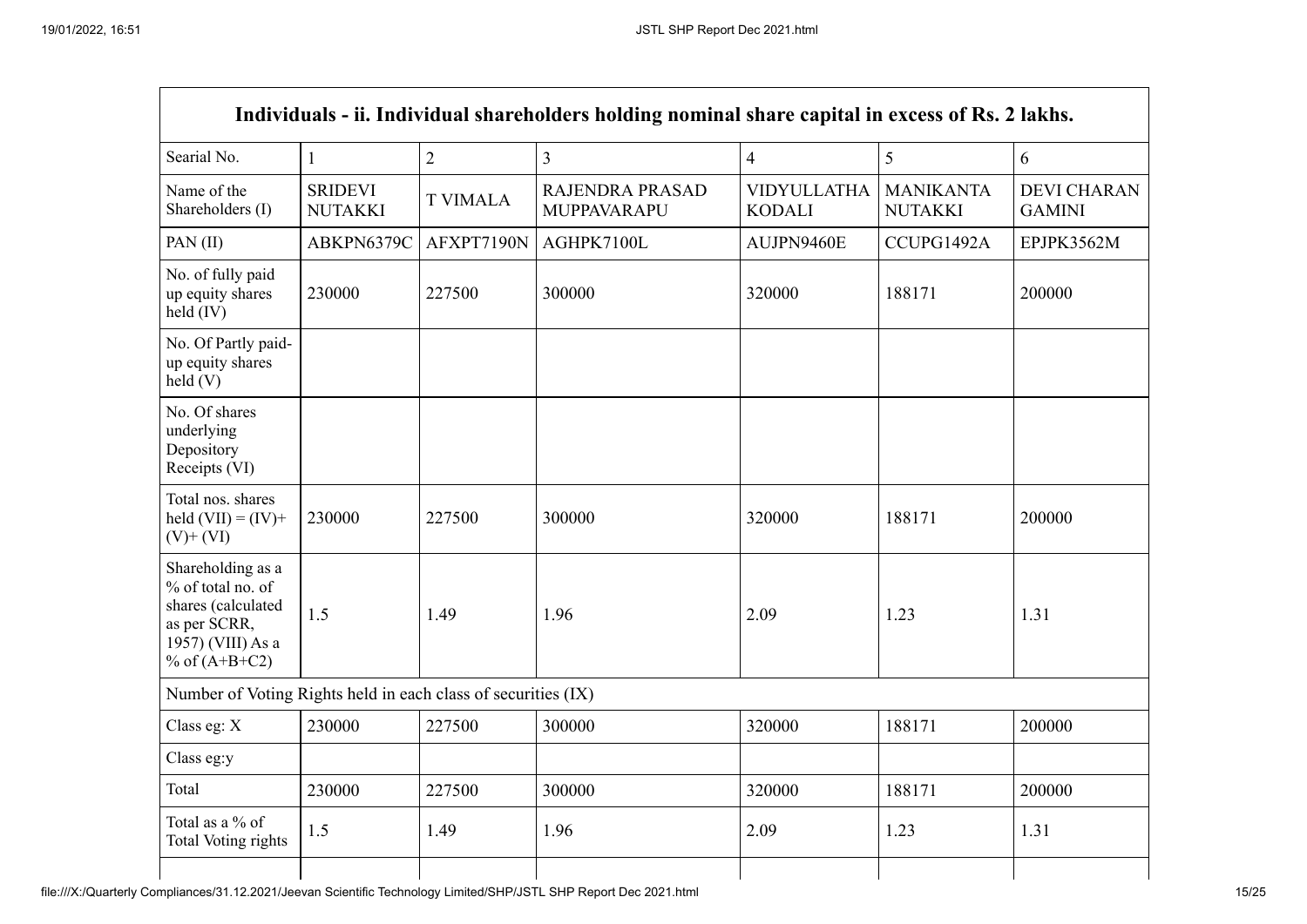| No. Of Shares<br>Underlying<br>Outstanding<br>convertible<br>securities $(X)$                                                                                                        |        |        |        |        |        |        |
|--------------------------------------------------------------------------------------------------------------------------------------------------------------------------------------|--------|--------|--------|--------|--------|--------|
| No. of Shares<br>Underlying<br>Outstanding<br>Warrants (Xi)                                                                                                                          |        |        |        |        |        |        |
| No. Of Shares<br>Underlying<br>Outstanding<br>convertible<br>securities and No.<br>Of Warrants (Xi)<br>$\left(a\right)$                                                              |        |        |        |        |        |        |
| Shareholding, as a<br>% assuming full<br>conversion of<br>convertible<br>securities (as a<br>percentage of<br>diluted share<br>capital) (XI)=<br>$(VII)+(X)$ As a %<br>of $(A+B+C2)$ | 1.5    | 1.49   | 1.96   | 2.09   | 1.23   | 1.31   |
| Number of Locked in shares (XII)                                                                                                                                                     |        |        |        |        |        |        |
| No. $(a)$                                                                                                                                                                            |        |        |        |        |        |        |
| As a % of total<br>Shares held (b)                                                                                                                                                   |        |        |        |        |        |        |
| Number of equity<br>shares held in<br>dematerialized<br>form $(XIV)$                                                                                                                 | 230000 | 227500 | 300000 | 320000 | 188171 | 200000 |
| Reason for not providing PAN                                                                                                                                                         |        |        |        |        |        |        |
| Reason for not<br>providing PAN                                                                                                                                                      |        |        |        |        |        |        |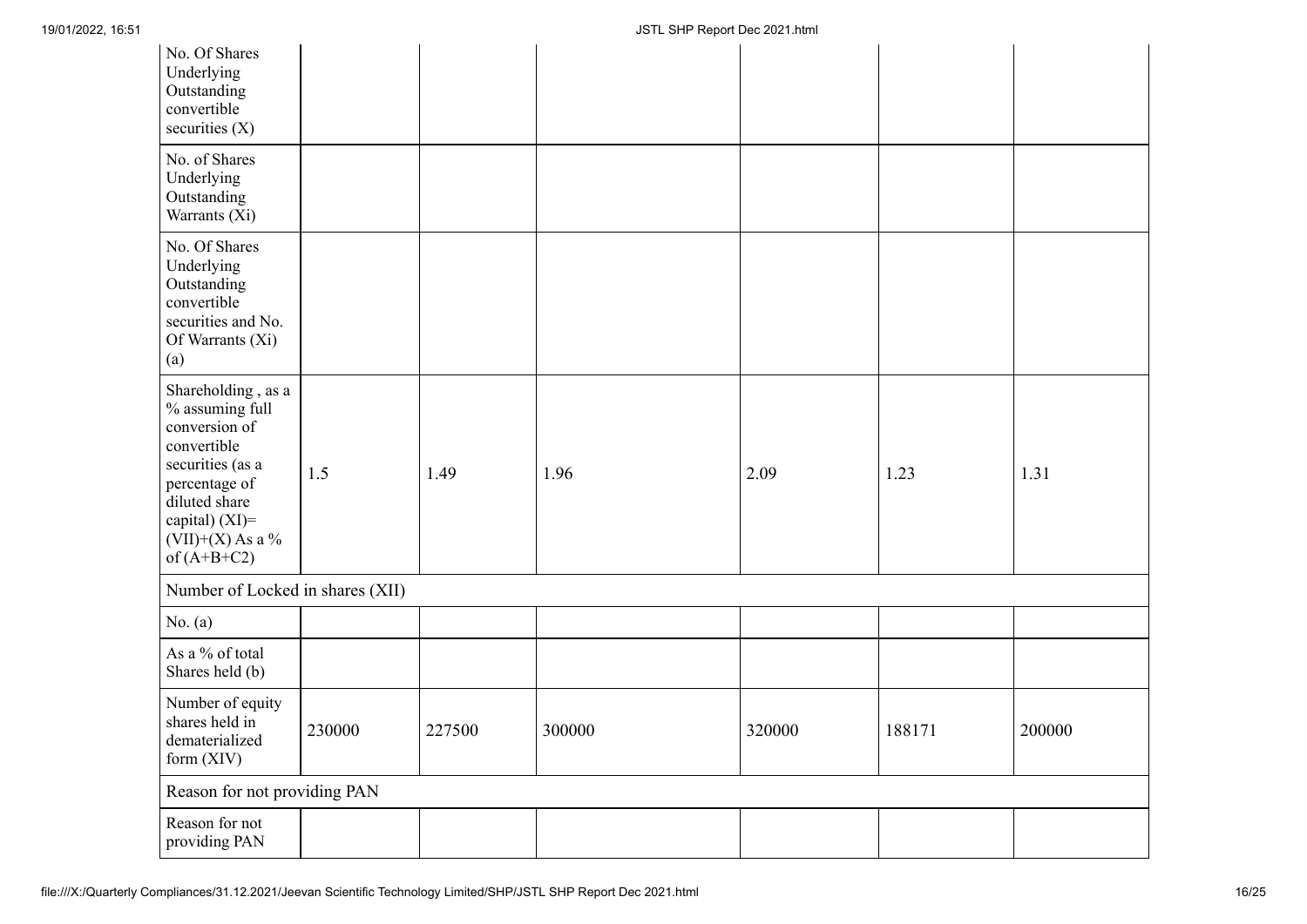|                                                                                                                      | Individuals - ii. Individual shareholders holding nominal share capital in excess of Rs. 2 lakhs. |
|----------------------------------------------------------------------------------------------------------------------|---------------------------------------------------------------------------------------------------|
| Searial No.                                                                                                          |                                                                                                   |
| Name of the<br>Shareholders (I)                                                                                      | Click here to go back                                                                             |
| PAN(II)                                                                                                              | Total                                                                                             |
| No. of fully paid<br>up equity shares<br>$held$ (IV)                                                                 | 1465671                                                                                           |
| No. Of Partly paid-<br>up equity shares<br>held(V)                                                                   |                                                                                                   |
| No. Of shares<br>underlying<br>Depository<br>Receipts (VI)                                                           |                                                                                                   |
| Total nos. shares<br>held $(VII) = (IV) +$<br>$(V)$ + $(VI)$                                                         | 1465671                                                                                           |
| Shareholding as a<br>% of total no. of<br>shares (calculated<br>as per SCRR,<br>1957) (VIII) As a<br>% of $(A+B+C2)$ | 9.58                                                                                              |
|                                                                                                                      | Number of Voting Rights held in each class of securities (IX)                                     |
| Class eg: X                                                                                                          | 1465671                                                                                           |
| Class eg:y                                                                                                           |                                                                                                   |
| Total                                                                                                                | 1465671                                                                                           |
| Total as a % of<br><b>Total Voting rights</b>                                                                        | 9.58                                                                                              |
| No. Of Shares                                                                                                        |                                                                                                   |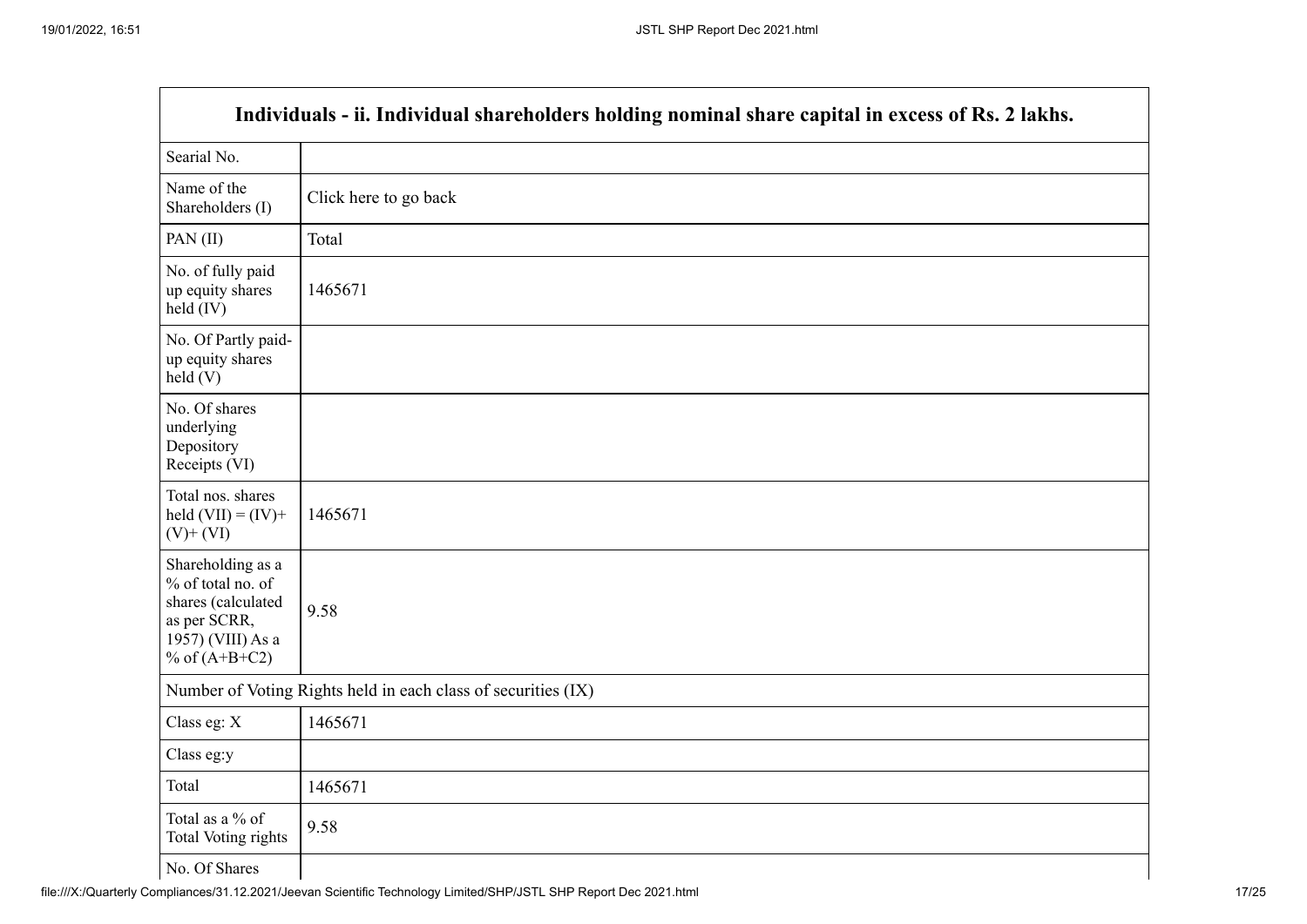| Underlying<br>Outstanding<br>convertible<br>securities $(X)$                                                                                                                         |         |
|--------------------------------------------------------------------------------------------------------------------------------------------------------------------------------------|---------|
| No. of Shares<br>Underlying<br>Outstanding<br>Warrants $(X_i)$                                                                                                                       |         |
| No. Of Shares<br>Underlying<br>Outstanding<br>convertible<br>securities and No.<br>Of Warrants (Xi)<br>(a)                                                                           |         |
| Shareholding, as a<br>% assuming full<br>conversion of<br>convertible<br>securities (as a<br>percentage of<br>diluted share<br>capital) (XI)=<br>$(VII)+(X)$ As a %<br>of $(A+B+C2)$ | 9.58    |
| Number of Locked in shares (XII)                                                                                                                                                     |         |
| No. $(a)$                                                                                                                                                                            |         |
| As a % of total<br>Shares held (b)                                                                                                                                                   |         |
| Number of equity<br>shares held in<br>dematerialized<br>form $(XIV)$                                                                                                                 | 1465671 |
| Reason for not providing PAN                                                                                                                                                         |         |
| Reason for not<br>providing PAN                                                                                                                                                      |         |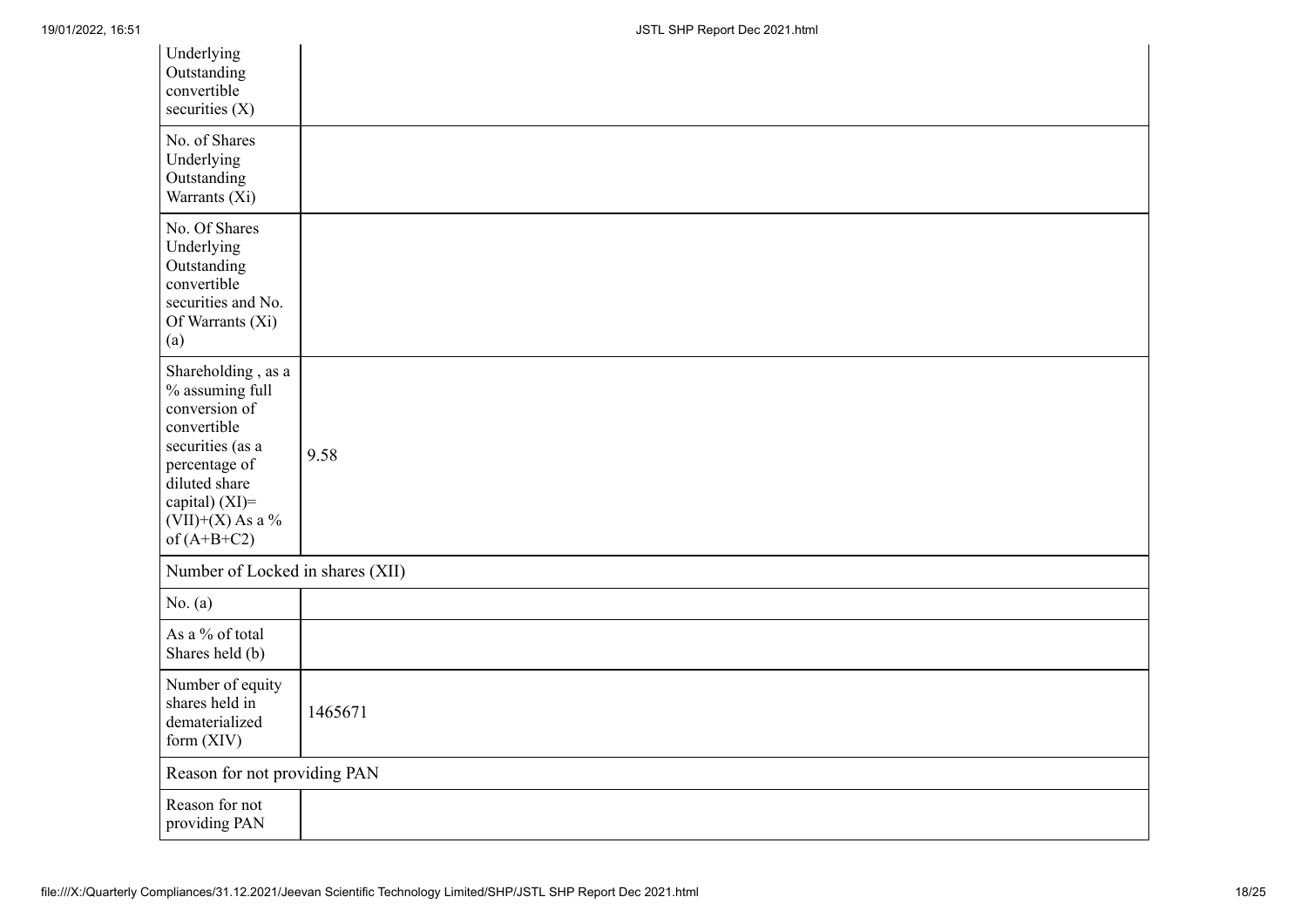|                                                                                                                      | Any Other (specify)          |                                                        |                                              |                            |                     |                      |                                              |
|----------------------------------------------------------------------------------------------------------------------|------------------------------|--------------------------------------------------------|----------------------------------------------|----------------------------|---------------------|----------------------|----------------------------------------------|
| Searial No.                                                                                                          | $\mathbf{1}$                 | $\overline{2}$                                         | 3                                            | $\overline{4}$             | 5                   | 6                    | $\overline{7}$                               |
| Category                                                                                                             | Non-Resident<br>Indian (NRI) | Non-Resident Indian<br>(NRI)                           | Non-Resident Indian<br>(NRI)                 | <b>Bodies</b><br>Corporate | Clearing<br>Members | Foreign<br>Nationals | <b>Foreign Nationals</b>                     |
| Category / More<br>than 1 percentage                                                                                 | Category                     | More than 1<br>percentage of<br>shareholding           | More than 1<br>percentage of<br>shareholding | Category                   | Category            | Category             | More than 1<br>percentage of<br>shareholding |
| Name of the<br>Shareholders (I)                                                                                      |                              | <b>NANDELA</b><br><b>GOPALAKRISHNA</b><br><b>REDDY</b> | <b>DURISALA</b><br><b>DESAIAH</b>            |                            |                     |                      | <b>RADHIKA</b><br><b>RAMPA</b>               |
| PAN(II)                                                                                                              |                              | AWZPR4324D                                             | BGWPD4570K                                   |                            |                     |                      | AZFPR5404F                                   |
| No. of the<br>Shareholders (I)                                                                                       | 126                          | $\mathbf{1}$                                           | 1                                            | 47                         | 24                  | 1                    | $\mathbf{1}$                                 |
| No. of fully paid<br>up equity shares<br>$held$ (IV)                                                                 | 1676263                      | 500000                                                 | 830000                                       | 113237                     | 33969               | 500000               | 500000                                       |
| No. Of Partly paid-<br>up equity shares<br>held(V)                                                                   |                              |                                                        |                                              |                            |                     |                      |                                              |
| No. Of shares<br>underlying<br>Depository<br>Receipts (VI)                                                           |                              |                                                        |                                              |                            |                     |                      |                                              |
| Total nos. shares<br>held $(VII) = (IV) +$<br>$(V)+(VI)$                                                             | 1676263                      | 500000                                                 | 830000                                       | 113237                     | 33969               | 500000               | 500000                                       |
| Shareholding as a<br>% of total no. of<br>shares (calculated<br>as per SCRR,<br>1957) (VIII) As a<br>% of $(A+B+C2)$ | 10.95                        | 3.27                                                   | 5.42                                         | 0.74                       | 0.22                | 3.27                 | 3.27                                         |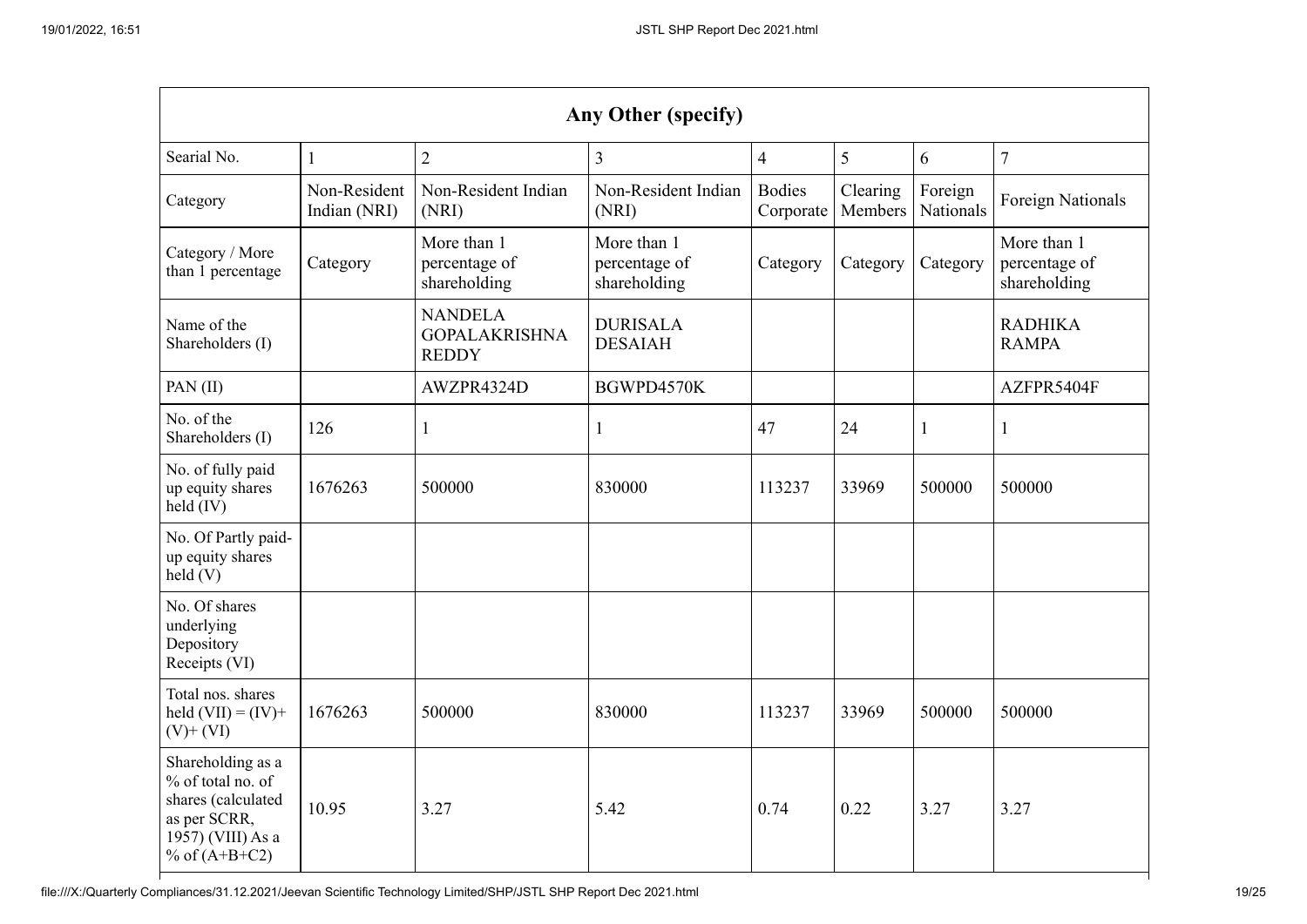|                                                                                                                                                                                      |         | Number of Voting Rights held in each class of securities (IX) |        |        |       |        |        |
|--------------------------------------------------------------------------------------------------------------------------------------------------------------------------------------|---------|---------------------------------------------------------------|--------|--------|-------|--------|--------|
| Class eg: X                                                                                                                                                                          | 1676263 | 500000                                                        | 830000 | 113237 | 33969 | 500000 | 500000 |
| Class eg:y                                                                                                                                                                           |         |                                                               |        |        |       |        |        |
| Total                                                                                                                                                                                | 1676263 | 500000                                                        | 830000 | 113237 | 33969 | 500000 | 500000 |
| Total as a % of<br><b>Total Voting rights</b>                                                                                                                                        | 10.95   | 3.27                                                          | 5.42   | 0.74   | 0.22  | 3.27   | 3.27   |
| No. Of Shares<br>Underlying<br>Outstanding<br>convertible<br>securities $(X)$                                                                                                        |         |                                                               |        |        |       |        |        |
| No. of Shares<br>Underlying<br>Outstanding<br>Warrants (Xi)                                                                                                                          |         |                                                               |        |        |       |        |        |
| No. Of Shares<br>Underlying<br>Outstanding<br>convertible<br>securities and No.<br>Of Warrants (Xi)<br>(a)                                                                           |         |                                                               |        |        |       |        |        |
| Shareholding, as a<br>% assuming full<br>conversion of<br>convertible<br>securities (as a<br>percentage of<br>diluted share<br>capital) (XI)=<br>$(VII)+(X)$ As a %<br>of $(A+B+C2)$ | 10.95   | 3.27                                                          | 5.42   | 0.74   | 0.22  | 3.27   | 3.27   |
| Number of Locked in shares (XII)                                                                                                                                                     |         |                                                               |        |        |       |        |        |
| No. $(a)$                                                                                                                                                                            |         |                                                               |        |        |       |        |        |
| As a % of total<br>Shares held (b)                                                                                                                                                   |         |                                                               |        |        |       |        |        |
|                                                                                                                                                                                      |         |                                                               |        |        |       |        |        |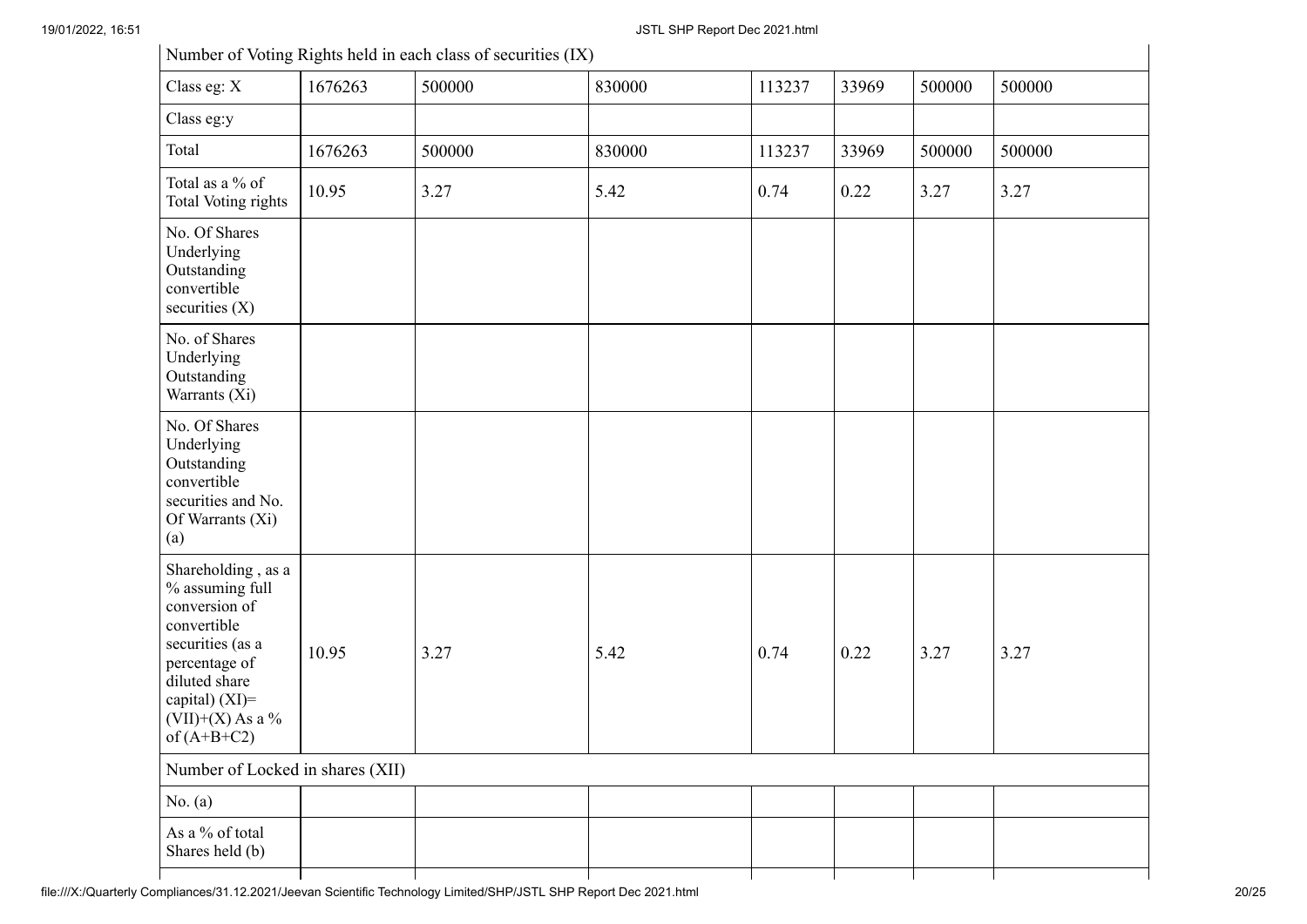| Number of equity<br>shares held in<br>dematerialized<br>form $(XIV)$ | 1541263 | 500000 | 830000 | 113237 | 33969 | 500000 | 500000 |
|----------------------------------------------------------------------|---------|--------|--------|--------|-------|--------|--------|
| Reason for not providing PAN                                         |         |        |        |        |       |        |        |
| Reason for not<br>providing PAN                                      |         |        |        |        |       |        |        |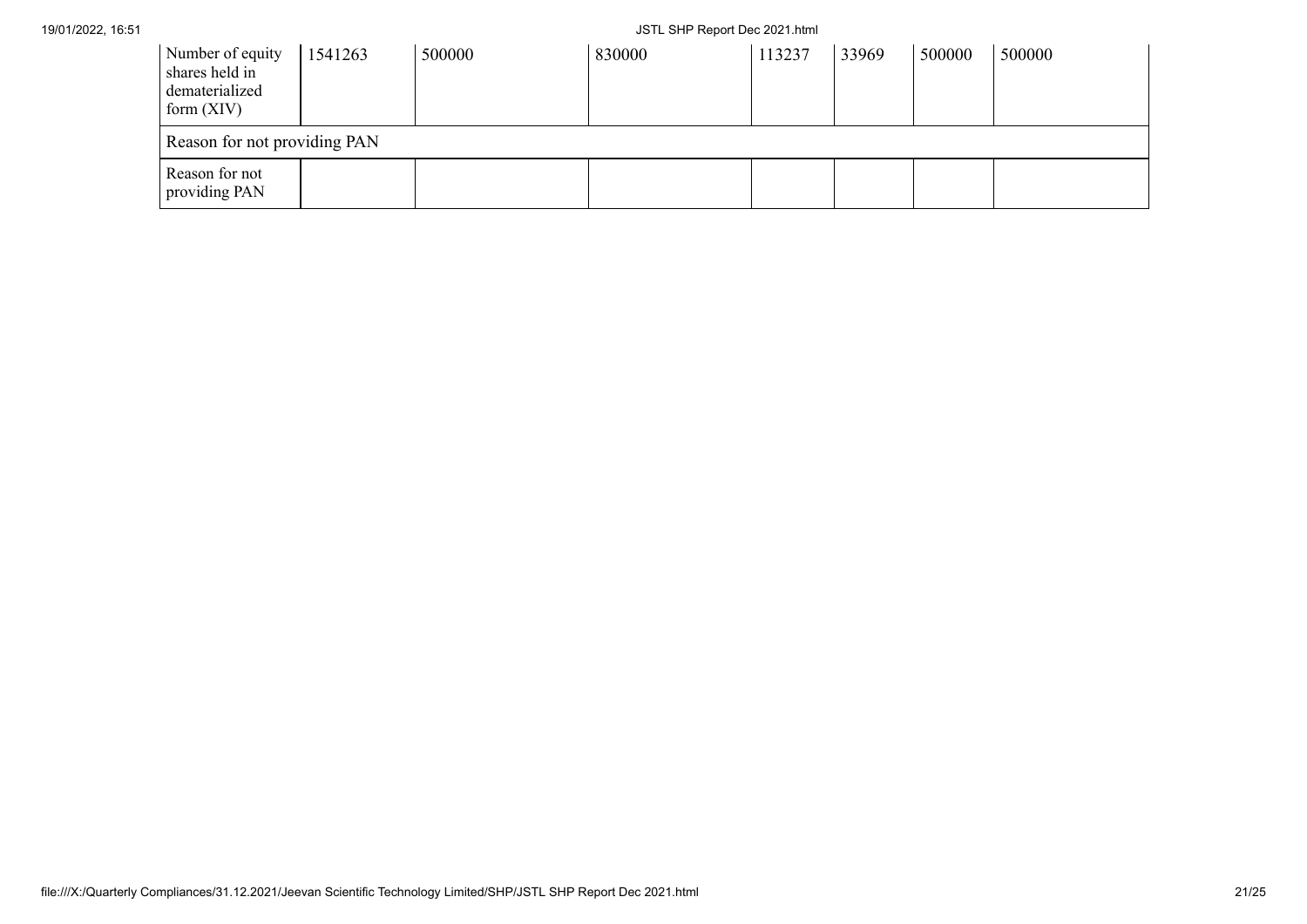|                                                                                                                      | Any Other (specify)                                           |
|----------------------------------------------------------------------------------------------------------------------|---------------------------------------------------------------|
| Searial No.                                                                                                          |                                                               |
| Category                                                                                                             |                                                               |
| Category / More<br>than 1 percentage                                                                                 |                                                               |
| Name of the<br>Shareholders (I)                                                                                      | Click here to go back                                         |
| PAN(II)                                                                                                              | Total                                                         |
| No. of the<br>Shareholders (I)                                                                                       | 198                                                           |
| No. of fully paid<br>up equity shares<br>$held$ (IV)                                                                 | 2323469                                                       |
| No. Of Partly paid-<br>up equity shares<br>held(V)                                                                   |                                                               |
| No. Of shares<br>underlying<br>Depository<br>Receipts (VI)                                                           |                                                               |
| Total nos. shares<br>held $(VII) = (IV) +$<br>$(V)$ + $(VI)$                                                         | 2323469                                                       |
| Shareholding as a<br>% of total no. of<br>shares (calculated<br>as per SCRR,<br>1957) (VIII) As a<br>% of $(A+B+C2)$ | 15.18                                                         |
|                                                                                                                      | Number of Voting Rights held in each class of securities (IX) |
| Class eg: X                                                                                                          | 2323469                                                       |
|                                                                                                                      |                                                               |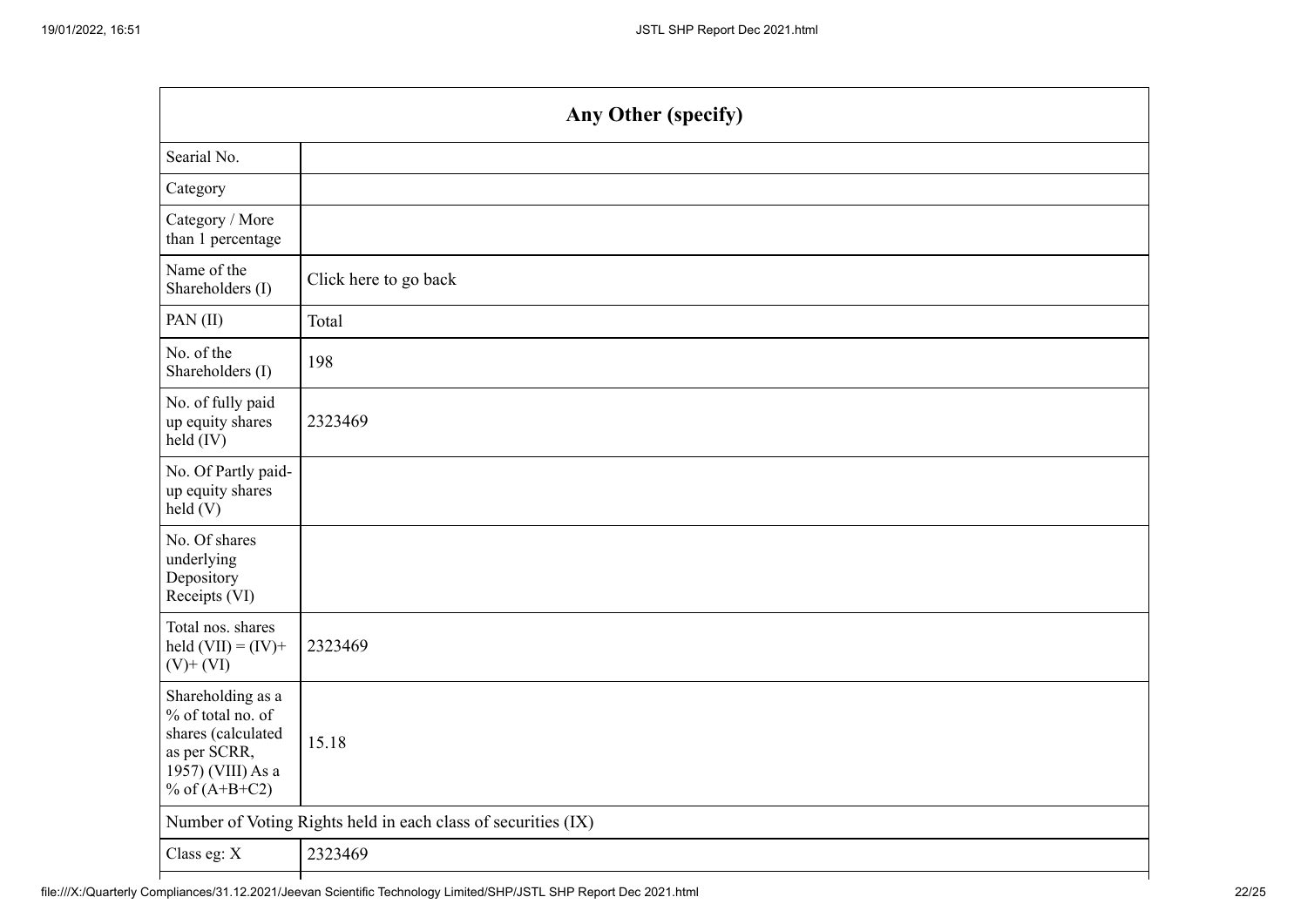| Class eg:y                                                                                                                                                                              |         |
|-----------------------------------------------------------------------------------------------------------------------------------------------------------------------------------------|---------|
| Total                                                                                                                                                                                   | 2323469 |
| Total as a % of<br>Total Voting rights                                                                                                                                                  | 15.18   |
| No. Of Shares<br>Underlying<br>Outstanding<br>convertible<br>securities $(X)$                                                                                                           |         |
| No. of Shares<br>Underlying<br>Outstanding<br>Warrants (Xi)                                                                                                                             |         |
| No. Of Shares<br>Underlying<br>Outstanding<br>convertible<br>securities and No.<br>Of Warrants (Xi)<br>(a)                                                                              |         |
| Shareholding, as a<br>$\%$ assuming full<br>conversion of<br>convertible<br>securities (as a<br>percentage of<br>diluted share<br>capital) (XI)=<br>$(VII)+(X)$ As a %<br>of $(A+B+C2)$ | 15.18   |
| Number of Locked in shares (XII)                                                                                                                                                        |         |
| No. $(a)$                                                                                                                                                                               |         |
| As a % of total<br>Shares held (b)                                                                                                                                                      |         |
| Number of equity<br>shares held in                                                                                                                                                      | 2188469 |

 $\mathbf{I}$ 

÷.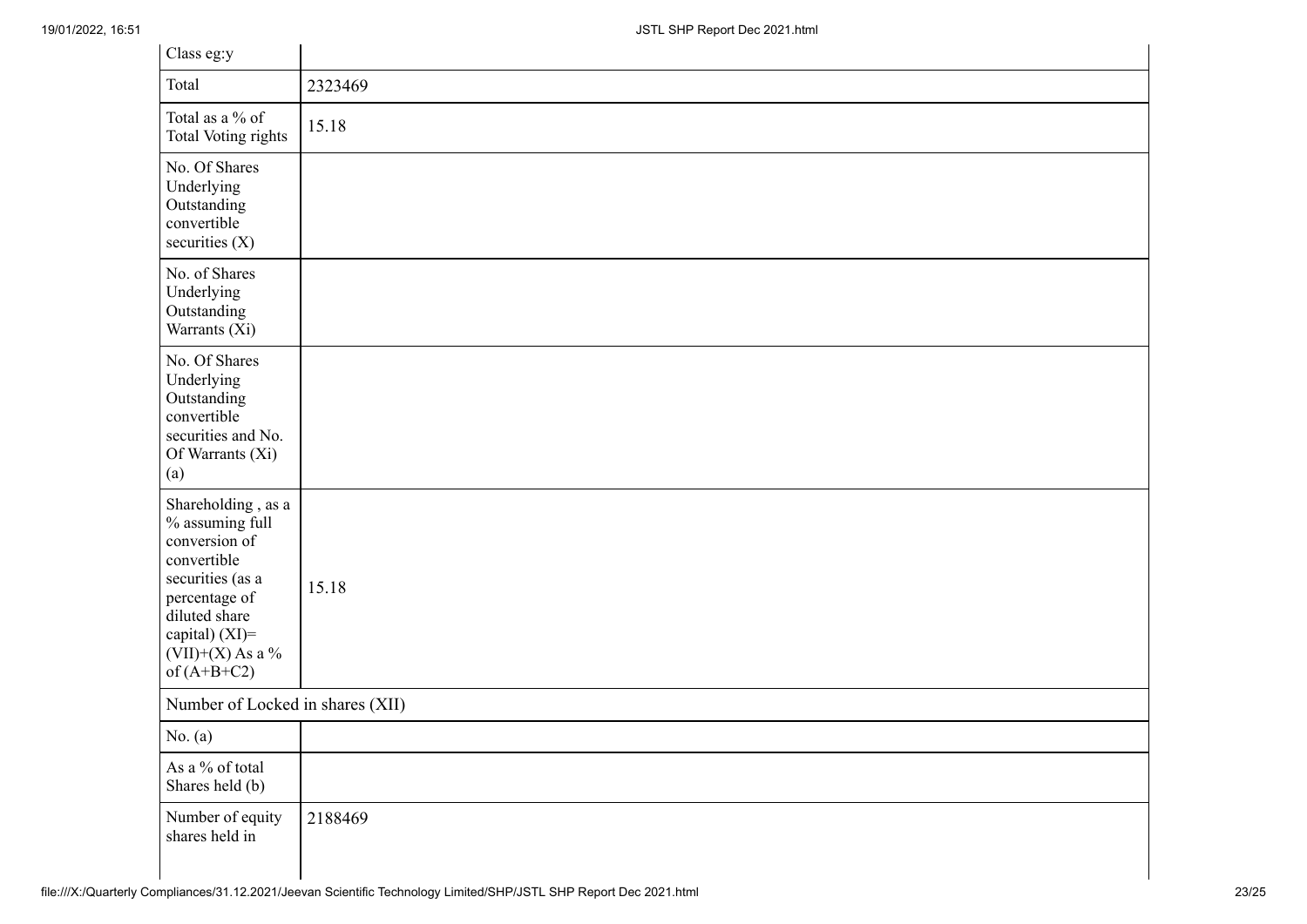| dematerialized<br>form $(XIV)$  |  |
|---------------------------------|--|
| Reason for not providing PAN    |  |
| Reason for not<br>providing PAN |  |